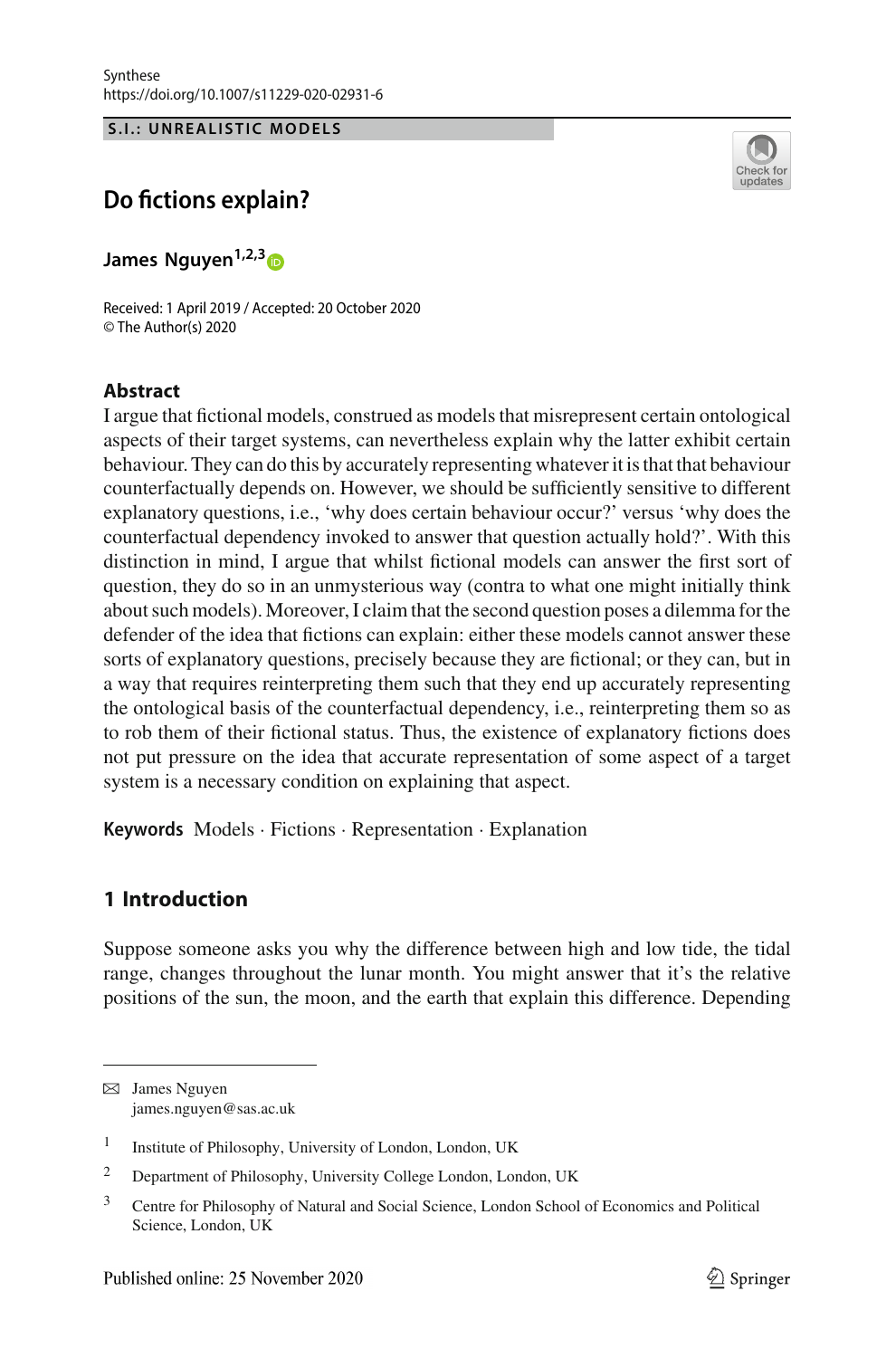on the lunar cycle, either the sun and the moon are positioned in such a way as to ensure that their gravitational forces align, thus producing spring tides (the tidal effect of the sun and the moon reinforce each other), or their force vectors are at right-angles to one-another, thereby producing neap tides (the smaller solar tidal effect is orthogonal to the larger lunar effect). Spring tides are higher (at high tide, and lower at low tide) than neap tides, so during spring tides the tidal range is greater than during neap tides. I think that this explains why the tidal range varies across the lunar month.

But there is a complication. This answer involves a 'fiction'. There's no such thing as Newtonian gravitation. From our current perspective the ocean isn't acted on by a gravitational force; it's just trying to 'go straight in a crooked world' (Bokulic[h](#page-24-0)  $2016$  $2016$  $2016$ , p. 273).<sup>1</sup> Nevertheless, it doesn't seem detrimental to the model that it involves such a force, indeed involves such a force essentially (without the force there is no such model and no explanation), and moreover there doesn't seem to be any scientific or philosophical pressure to attempt to replace the explanation based on the force model with one that doesn't involve such a fiction, i.e., one that made reference to the curvature of a spacetime manifold instead (if this could be done at all).

To a philosopher, this might seem puzzling. The model that explains why the tidal range changes throughout the month seems to represent it as being induced by something that we know isn't there in the world. In this sense the model is an explanatory fiction. But how can fictions explain? And if they do, do we need to develop a philosophical account of explanation that gives up on the requirement that explanations are accurate representations?

I argue that this puzzle arises from two conflicting intuitions or observations. The first is that accurate representation is necessary for explanation. The second is that fictional models, which on the face of it are inaccurate in crucial respects, nevertheless provide explanations. In this paper I show how this conflict can be dissolved. First by disambiguating the request for a 'first-order' explanation (in this case: 'why does the tidal range vary across the lunar month?') from the request for a 'second-order' explanation ('why does what explains such a variance play the explanatory role that it does?'). Then, if fictional models are taken to provide first-order explanations (only), they do so without being inaccurate in the relevant respects. Second, if fictional models are also taken to provide second-order explanations (which is much less clear), then we should reconsider their fictional status. A closer look at the explanatory uses of fictional models will demonstrate that they do not conflict with the idea that accuracy is necessary for explanation. So whilst this paper is framed in terms of whether or not fictional models explain, its broader target is a defence of the idea that accurate representation is necessary for explanation.

The structure of the paper is as follows. In Sect. [2](#page-2-0) I clarify two notions of 'fiction' that have been invoked in the literature on scientific representation and explanation. I distinguish between the sense of fiction as ontology (a work of fiction), and the sense of fiction as inaccuracy (fiction as misrepresentation). It's the latter which is primarily relevant to the question of whether or not fictions can explain in some philosophically interesting sense. In Sect. [3](#page-7-0) I introduce Bokulich's [\(2008a](#page-24-1); [2008b](#page-24-2); [2009](#page-24-3); [2011](#page-24-4); [2012](#page-24-5); [2018a](#page-24-6); [2018b](#page-24-7)) account of model explanation, which is explicitly designed to allow that

<span id="page-1-0"></span><sup>1</sup> Bokulich reports that she owes this expression to John Stachel.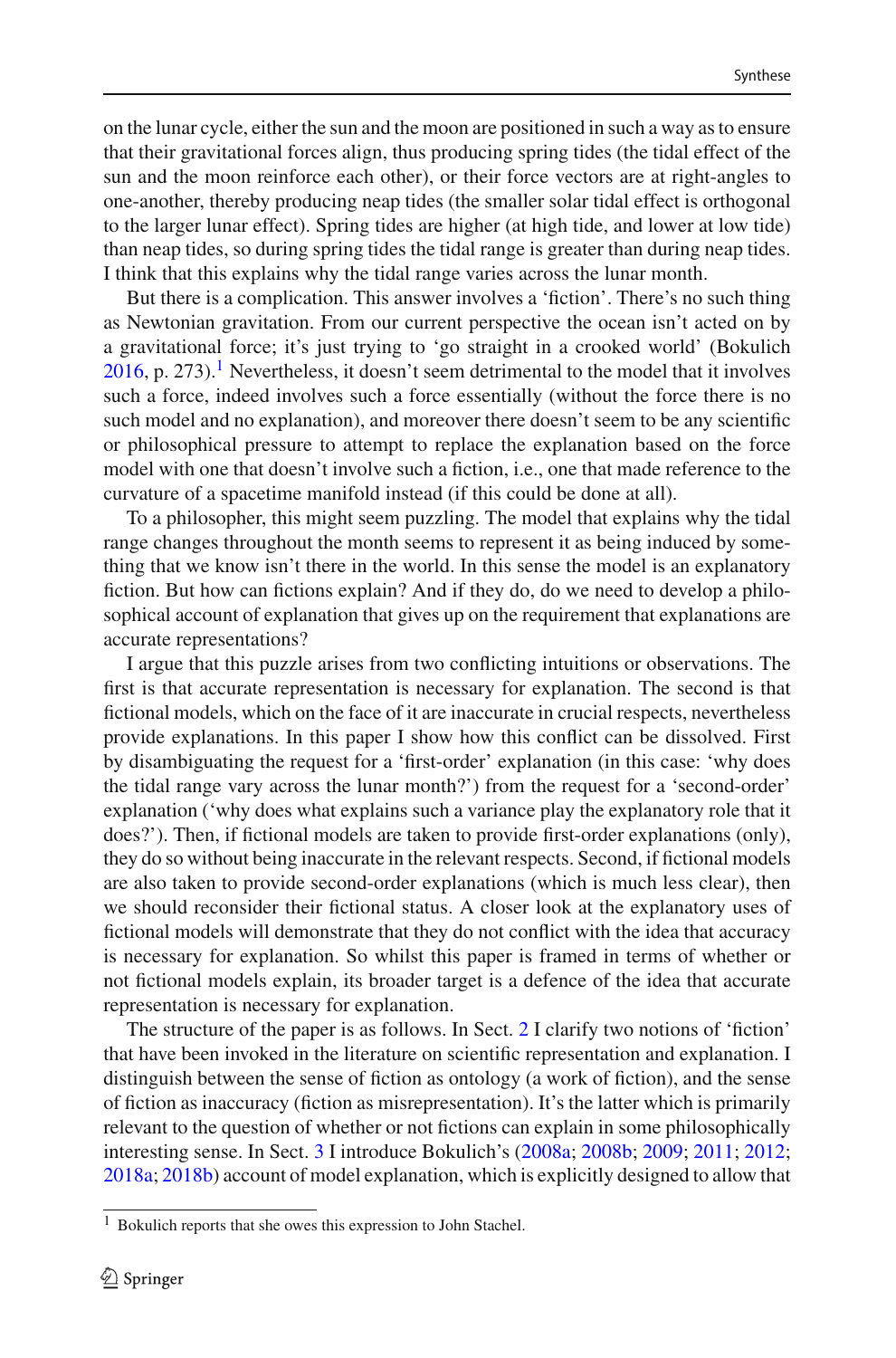(inaccurate) fictional models explain, and thus puts pressure on the idea that accurate representation is necessary for explanation.<sup>2</sup> The crucial aspect of this account is that a model explains some phenomenon by accurately representing its modal profile, i.e. how it would change were various other features to change (and that this can be done even if the model inaccurately represents the ontology of the target). In Sect. [4](#page-12-0) I draw on a distinction between first-order and second-order explanations (*cf.* Sko[w](#page-25-0) [2016,](#page-25-0) [2017\)](#page-25-1) and claim that Bokulich's examples are ambiguous between them (in doing so I also show how Skow's distinction can be utilised without adopting his account wholesale). In Sect. [4.1](#page-12-1) I argue that (inaccurate) fictional models can offer first-order explanations of certain phenomena, but they do so in such a way that their fictional nature doesn't feature in the explanation itself. In Sect. [4.2](#page-15-0) I pose a dilemma for a staunch defender of the view fictional models can explain: either they can provide second-order explanations, but they do so because they are interpreted such that they end up accurately representing the ontological basis of the counterfactual dependency, i.e., reinterpreting them so as to rob them of their fictional status; or they cannot provide such explanations, precisely because they are fictional, i.e., they are interpreted literally and therefore misrepresent said ontological basis. Section [5](#page-21-0) concludes by emphasising that accurate representation, at least of both the features of the target that are to be explained, the explananda, and the features that do the explaining, the explanantia, remains a necessary condition on scientific explanation (or at least that fictional models do not challenge this).

## <span id="page-2-0"></span>**2 Fictional models**

At least some scientific models are fictions. What does this mean? For the likes of Godfrey-Smit[h](#page-24-8) [\(2006](#page-24-8)), Fri[g](#page-24-9)g [\(2010](#page-24-9)), Frigg a[n](#page-24-10)d Nguyen [\(2016a\)](#page-24-10), and others, this is an attempt to analyse the ontology of scientific models. The idea is that, ontologically speaking at least, scientific models should be thought of as akin to the situations described by works of fiction. Just as we can talk about a farmyard populated by animals—a pig called 'Napoleon', a horse called 'Boxer', and so on—who interact with each other in various ways—enacting different governing polices and engaging in revolutions—we can also talk about fictional systems like idealised pendula, celestial bodies subject to gravitational forces, and populations of animals with unlimited food. Advocates of this view of fictional models urge us to think of the sorts of systems that are described in scientific textbooks and research papers as akin to the sorts of systems that are described in works of fiction.

Of course without an account of the nature of fictional situations, this approach risks analysing the already confusing (what models are) in terms of something just as obscure (what fictions are). Luckily, philosophers of science can appeal to various different accounts offered in discussions of the ontology and metaphysics of fiction in order to cash out the analogy. Some prefer to think that this means that scientific models

<span id="page-2-1"></span><sup>2</sup> I focus on Bokulich's work throughout since, to my mind, she provides the clearest expression of the tension between fictional models in science and the role of accuracy in explanation. For other useful discussions of fictional models see the papers collected in Suáre[z](#page-25-2) [\(2009a](#page-25-2)) and Wood[s](#page-25-3) [\(2010](#page-25-3)), and the references in Sect. [2.](#page-2-0)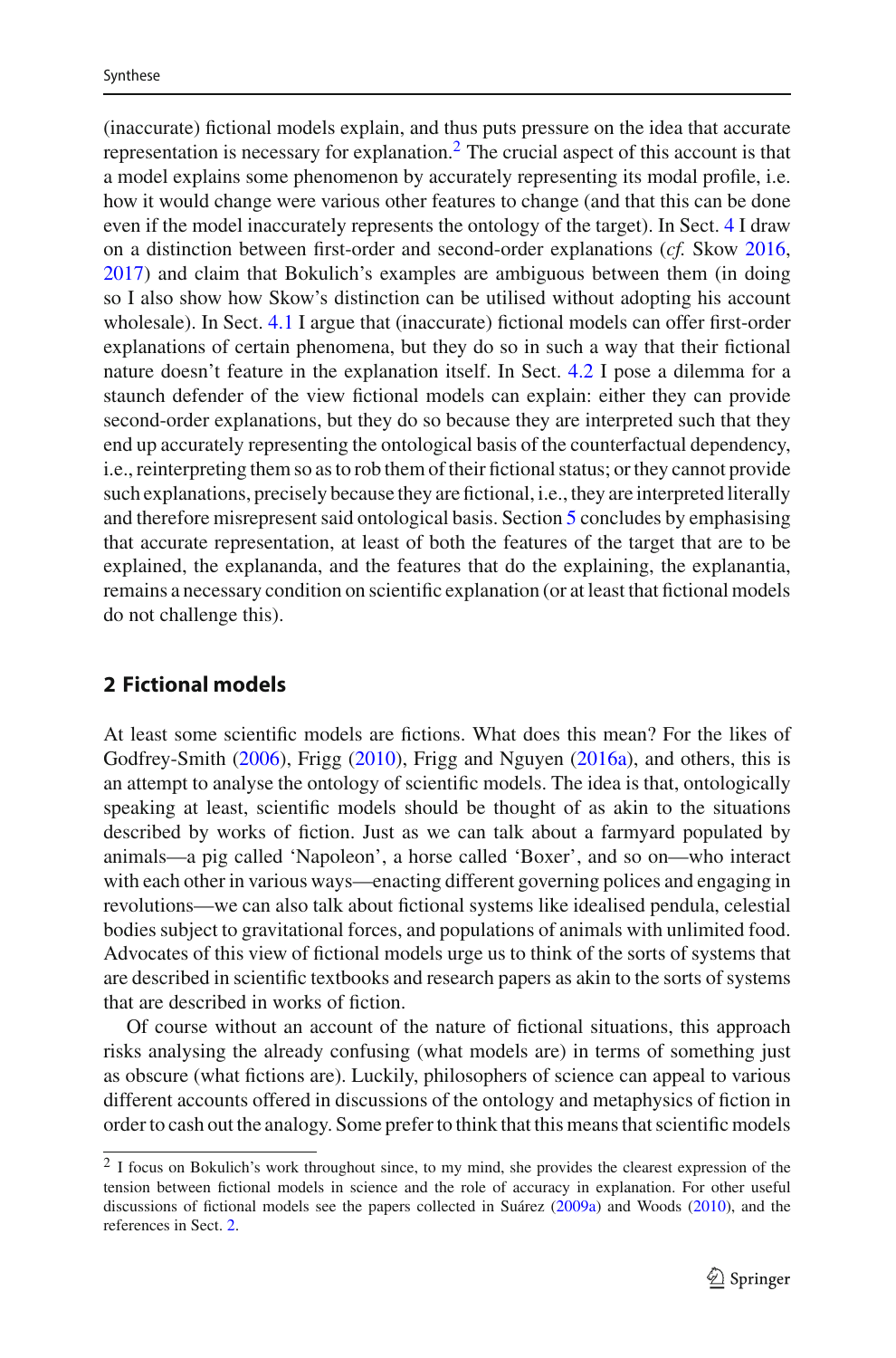are abstract artefacts created by humans but existing as abstracta independently of us (Thomasso[n](#page-25-4) [2020](#page-25-4)). Others adopt a more deflationary view and take it to mean that scientific models are imaginary entities that are associated with Waltonian 'games of make-believe' (Frig[g](#page-24-9) [2010](#page-24-9); Frigg and Nguye[n](#page-24-10) [2016a](#page-24-10)). And in principle any position concerning the nature of fictional entities could be utilised in service of developing an account of what scientific models are, ontologically speaking.

However this is worked out, it's crucial to note that when we shift from the ontological question (what models are) to the semantic question (how they represent their target systems), or functional question (what role they play in scientific practice, which is the focus of most contributors to Suáre[z](#page-25-2)  $(2009a)$  $(2009a)$ ), nothing in that version of the fictional account demands that 'fictional' models in this sense are in any way 'false' or 'inaccurate' representations of their actual target systems. I believe that the world of Orwell's *Animal Farm* is an accurate representation of the political pressures faced by the USSR. But even if this is disputed (e.g. because the Politburo didn't convene in a farmyard), there are plenty of other works of fiction where the situations described in the work are present in the real world too. For example, Cambridge, as described in Faulk's *Englby*, matches Cambridge in the real world, and the Dublin described in Rooney's *Normal People* matches the real Irish capital. Actual scenarios can be described in works of fiction, and those scenarios needn't be 'false' or 'inaccurate' representations of the real world. Fictional models in this sense do not need to raise any novel explanatory questions.

However, 'fiction' has another reading, a reading that does connote inaccuracy. In this sense it might be considered fictional that the audience at Donald Trump's inauguration was the biggest ever, or fictional that he won the biggest margin in the US electoral college since Ronald Reagan. One way of understanding this sense of fiction is in terms of truth-values. A sentence is fictional in this sense only if it is false, or alternatively if its truth-value is not relevant to the function it is deployed for (Suáre[z](#page-25-5) [2009b](#page-25-5), pp. 11–13). In the context of model-based science things are a little more complicated for two reasons. First, and most importantly, following Weisber[g](#page-25-6) [\(2007b\)](#page-25-6), and indeed the majority of the contemporary literature on scientific modelling, I characterise model-based science in terms of its indirect nature.<sup>3</sup> As such, model descriptions (which are linguistic) specify, or somehow describe, model systems, and it is the latter that are the units that represent the target systems of interest.<sup>4</sup> So on the indirect account, model descriptions are, strictly speaking, not the 'fictional' items involved in the explanations: their truth-values aren't evaluated with respect to target systems; they're evaluated with respect to the model systems they specify, and this isn't at issue when it comes to how 'fictional' (inaccurate) models, or indeed any of kind of model, explain(s).

<span id="page-3-0"></span><sup>3</sup> For dissenting voices see Too[n](#page-25-7) [\(2010a,](#page-25-7) [b,](#page-25-8) [2012\)](#page-25-9) and Lev[y](#page-24-11) [\(2012,](#page-24-11) [2015\)](#page-24-12).

<span id="page-3-1"></span><sup>&</sup>lt;sup>4</sup> If we were to adopt the 'fiction view of models' discussed previously these models would be fictional scenarios, but I am not committed to this analysis here. Other options are that these model systems are mathematical structures (Suppe[s](#page-25-10) [1960/1969](#page-25-10); van Fraasse[n](#page-25-11) [1980;](#page-25-11) Supp[e](#page-25-12) [1989](#page-25-12); van Fraasse[n](#page-25-13) [2008](#page-25-13)) or abstract objects (Gier[e](#page-24-13) [1988\)](#page-24-13).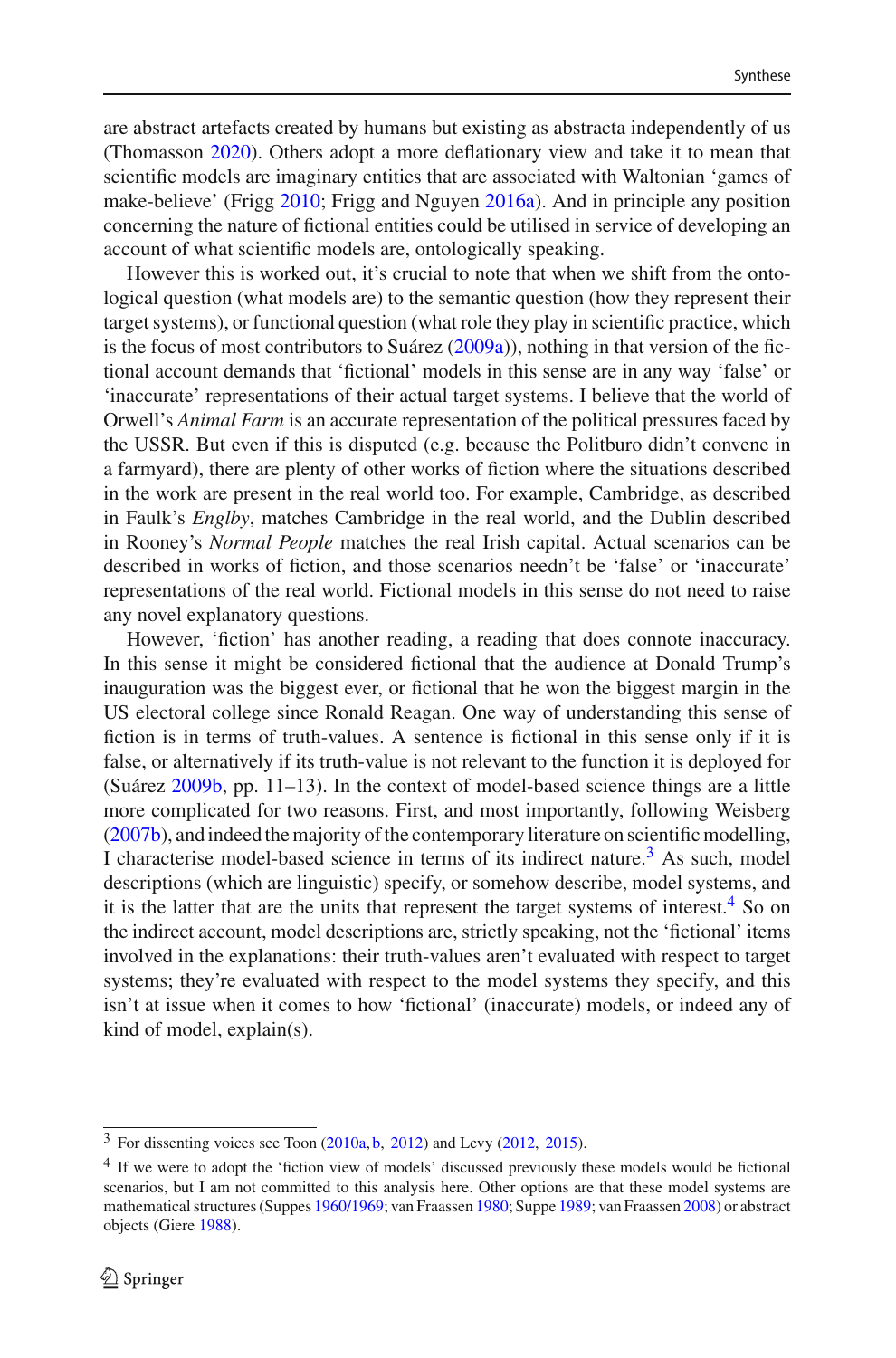Since it's the model systems that are the primary units of representation, how should we understand them as providing 'fictional' (inaccurate) explanations? This depends on how the model systems are understood as representations, which brings us to our second complication. Model systems are not obviously truth-bearers.<sup>5</sup> They represent their targets in a manner analogous to the way in which maps, or concrete models—such as the Phillips–Newlyn machine (Frigg and Nguye[n](#page-24-14) [2018](#page-24-14)), ball-and-stick models of molecules (Too[n](#page-25-14) [2011](#page-25-14)), or the U.S. Army Corps of Engineers model of San Francisco Bay (Weisber[g](#page-25-15) [2013\)](#page-25-15)—represent their targets. As Giere [\(1994](#page-24-15), p. 11), notes (with particular reference to maps), such representations 'have many of the representational features we need for understanding how scientists represent the world. There is no such thing as a universal map. Neither does it make sense to question whether a map is true or false'. So when models are fictional in the sense that Trumpian boasts are fictional, rather than saying they are false, it's better to say that such a model is an *inaccurate representation* of its target[.6](#page-4-1)

But here one might object that all models are inaccurate in some respect (Telle[r](#page-25-16) [2001\)](#page-25-16). And if this is the case then all models are fictional in this sense. That doesn't seem right. Bokulic[h](#page-24-1) [\(2008a](#page-24-1), [b,](#page-24-2) [2011,](#page-24-4) [2012,](#page-24-5) [2018a,](#page-24-6) [b\)](#page-24-7) draws a distinction between models that introduce kinds of entities, properties, states, or processes ('features' for short) known not to be present in the target system, and those that distort the actual features of the target. The former are appropriately dubbed 'fictional' models in the sense that they (seem to, see Sect. [4.2\)](#page-15-0) inaccurately represent the kinds of ontological features present in the target system, whereas the latter accurately represent the kinds of ontological features that are present, but do so in a way that distorts their details.

Now, notice that these models do represent actual systems in the world, they just misrepresent certain ontological features of those systems. As such, these models are 'fictive' in Suáre[z](#page-25-5)  $(2009b, c)$  $(2009b, c)$  $(2009b, c)$  sense, and should be distinguished from what he calls 'fictional' models, i.e. representations of systems that don't exist.<sup>7</sup> Models that represent non-actual targets raise all sorts of interesting questions (as do models that don't represent any target whatsoever, non-actual or otherwise (*cf.* Weisber[g](#page-25-15) [2013,](#page-25-15) Chapter 7)). However, if fictional models are to put pressure on the idea that accurate representation is necessary for explanation, the puzzle is most pressing when the thing that is to be explained is something in the actual world, not something that doesn't exist. Moreover, as we will see, Bokulich's preferred examples of explanatory fictions are precisely models that are targeted at actual systems (e.g. tidal behaviour). So from now on I will use the term 'fictional model' to refer to a model which (i) represents an actual target system; but (ii) misrepresents that system's ontology. We can try to clarify

<span id="page-4-0"></span> $5$  For a d[i](#page-24-16)ssenting voice see Mäki [\(2011](#page-24-16)).

<span id="page-4-1"></span> $6$  Notice that the distinction drawn by Suárez [\(2009b,](#page-25-5) pp. 11–13) in terms of thinking about fictions in truthconditional or functional terms, i.e. in terms of inaccuracy or in terms of the irrelevance of accuracy, carries over here. We can also talk about fictional models in the sense that they have aspects whose representational (in)accuracy is irrelevant to their function.

<span id="page-4-2"></span><sup>7</sup> So notice that, as a matter of unfortunate terminology, I'm using the term 'fictional' as he uses 'fictive', rather than as he uses 'fictional'. I address his work in Sect. [4.2.](#page-15-0)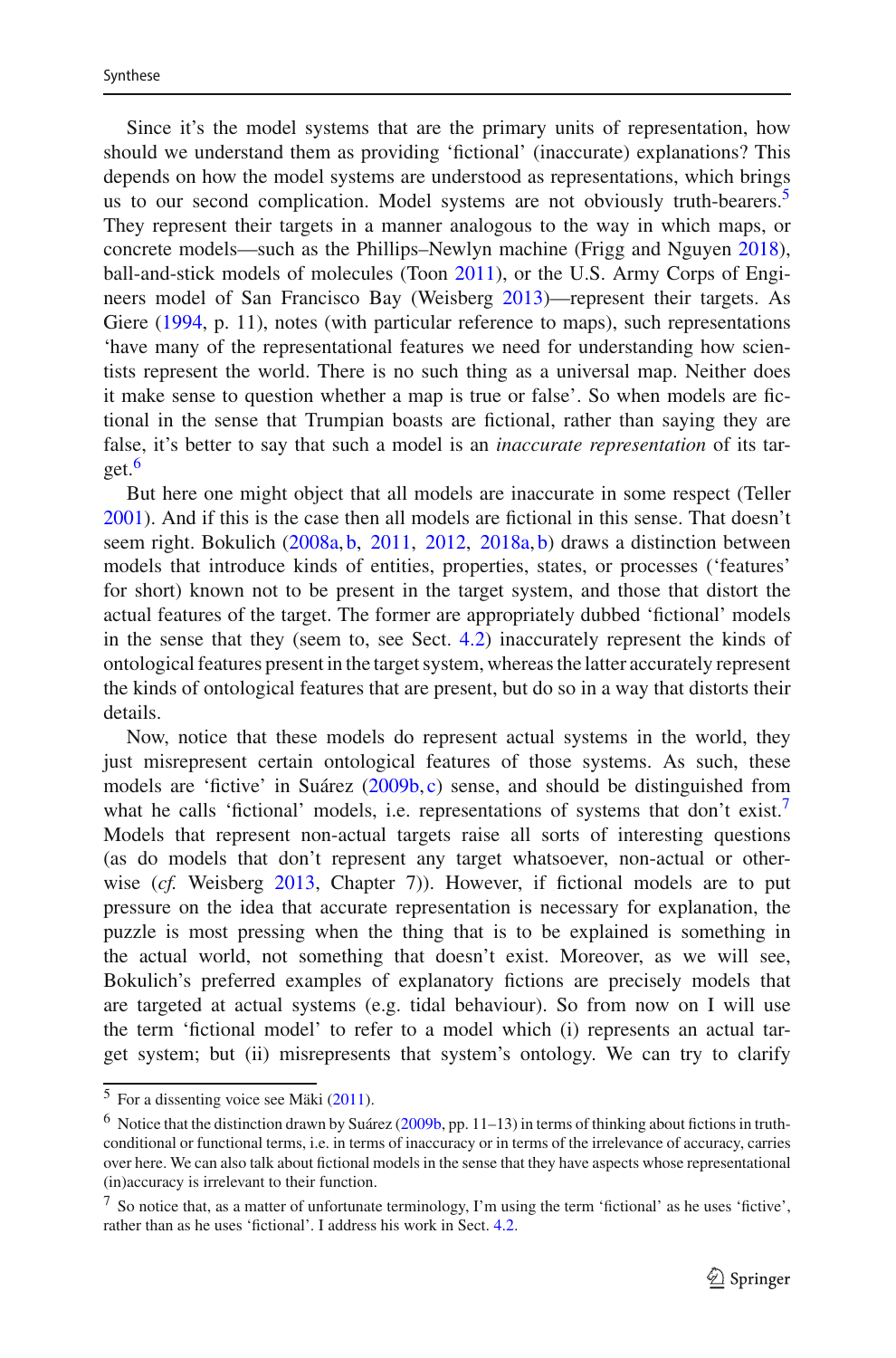this by (very briefly) recapping the examples that Bokulich uses to illustrate her account.

#### **Newtonian tides**

Bokulich [\(2016,](#page-24-0) Sect. V) cites the National Oceanic and Atmospheric Administration (NOAA) website for a standard explanation of the tides. The explanation is given by considering a Newtonian model of the moon-earth system. The bodies in the model are assumed to revolve together around their common centres of mass. They are held together by a gravitational attraction force, and simultaneously kept apart by an equal (only at the centres) and opposite centrifugal force resulting from their individual revolutions around their common centre of mass. On the surface, i.e. not the centre, of the earth (in the model) there is an imbalance between these forces: in the hemisphere of the earth closest to the moon (in the model) there is net tide-producing force acting in the direction of the moon's gravitational attraction, and on the hemisphere opposite the moon there is a net tide-producing force acting in the direction of the centrifugal force, i.e., away from the moon. These two forces result in two tidal bugles on opposite sides of the earth (high tides). We can introduce a third body to our model, the sun, which exerts an analogous differential force in its revolution around the earth–sun centre of mass. $8$  However, since the tide-producing force (in the model) is inversely proportional to  $r^3$ , where r is the distance between the celestial bodies between which the force holds, and the sun is further from the earth than the moon, despite its mass the sun exerts only half of the force exerted by the moon on the earth resulting in a smaller tidal bulge.<sup>[9](#page-5-1)</sup> When the sun and the moon are aligned their respective tidal bulges reinforce each other (spring tides), when they are orthogonal to one another there is destructive interference producing neap tides. This is what explains the variance in tidal range across a lunar month.

As Bokulic[h](#page-24-0) [\(2016](#page-24-0)) points out, force models are also used to explain vast numbers of other complications that arise with the tides (why some areas only have one high tide a day, what effect the depth of the ocean has on the tides, and so on). The crucial thing about all of these models (Bokulich argues) is that gravity (in the model) is identified with a classical force. The model's gravitational forces are Newtonian; proportional to the masses of the objects involved and the reciprocal of the square of their distance from one another. But, at least according to general relativity, we know that gravity is actually 'the curved geodesic structure of a 4-D spacetime manifold whose metric is determined, in accordance with the Einstein field equations, by the stress-energy tensor of the matter fields' (Bokulic[h](#page-24-0) [2016,](#page-24-0) p. 273). Gravity (in the world) is not a classical force; it's the curvature of spacetime. So gravity (in the model) is a fiction. It doesn't *distort* the known features of the target, the curvature of the manifold, it

<span id="page-5-0"></span><sup>&</sup>lt;sup>8</sup> We needn't actually construct and calculate the details of a three-body model for the sort of explanation I am concerned with in this paper.

<span id="page-5-1"></span><sup>&</sup>lt;sup>9</sup> It's worth noting here that the tide-producing force (in the model) is inversely proportional to  $r<sup>3</sup>$  even though the gravitational force (in the model) is inversely proportional to  $r^2$ . This is because the former concerns the *difference* between the forces at various positions on the earth's surface.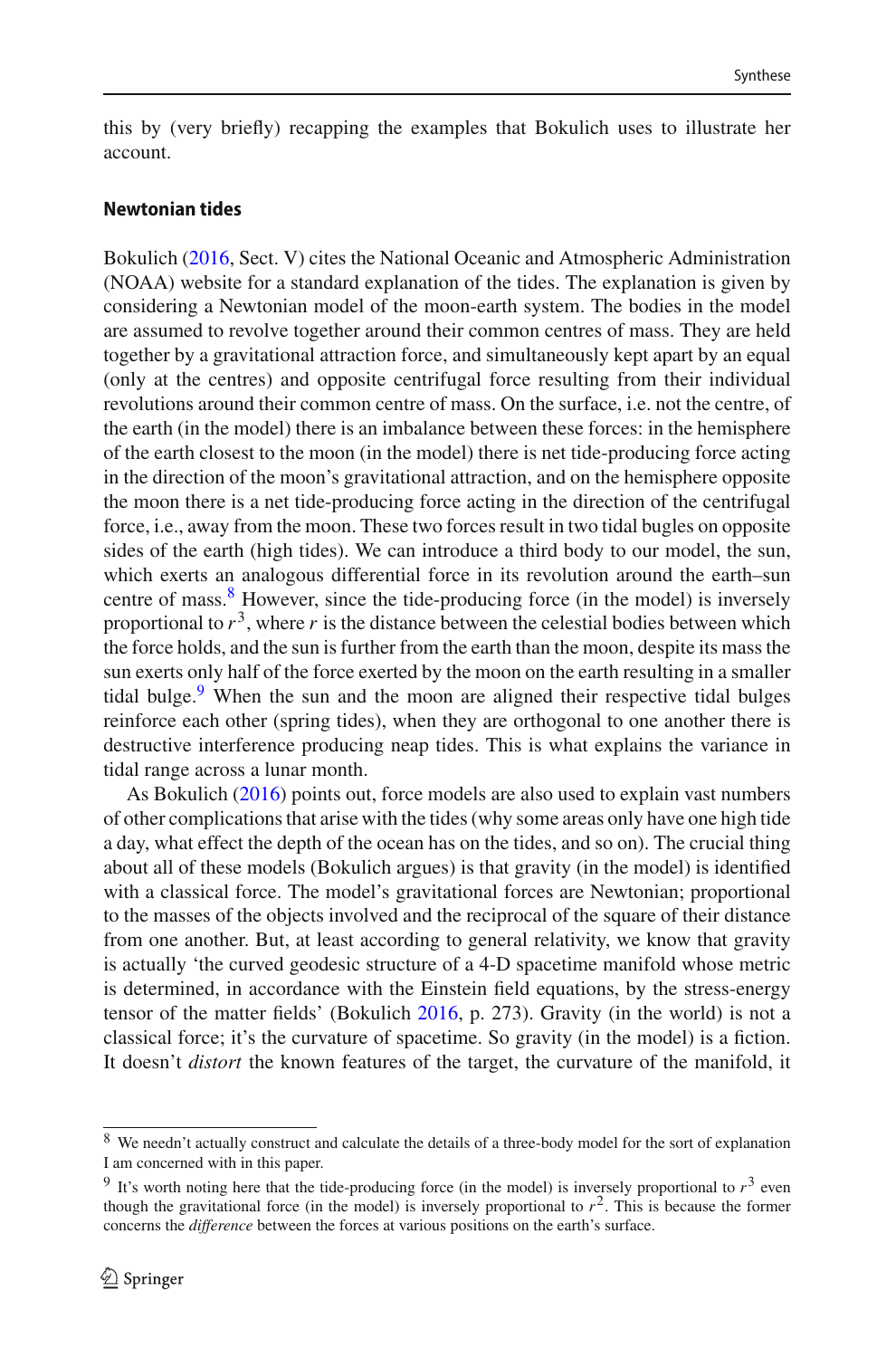introduces a new kind of feature, a force vector between bodies in the model, which we know isn't actually in the target system. This makes the model fictional.

### **Quantum dot**

Bokulich Bokulic[h](#page-24-1) [\(2008a,](#page-24-1) [b](#page-24-2), [2011](#page-24-4), [2012](#page-24-5)) draws on a wealth of examples from semiclassical physics, both to develop a novel understanding of the relationship between classical and quantum physics, and to motivate her account of what fictional models are and how they explain (it's more accurate to say that she takes it for granted that these models explain and this requires developing a novel philosophical account of explanation to accommodate them). Here I'll focus on her discussion of quantum dots (Bokulic[h](#page-24-5) [2012](#page-24-5)), a specific kind of target system related to quantum scarring (which is discussed throughout her work). A quantum dot is a semiconductor in which electrons are confined to a very small 2D plane. When a quantum dot is weakly coupled to external leads there is the possibility of an electron tunnelling into the dot. At certain voltages one can compensate for the Coulomb repulsion of the electron already in the dot, and the charge in the dot will fluctuate between  $N$  and  $N + 1$  electrons, resulting in a series of peaks in the dot's conductance. In order to understand the patterns of conductance we construct a model that matches the shape of the dot (and includes the the external leads and so on), and investigate which *classical* orbits would be allowed within the dot. Because of the dot's irregular shape the classical system is ergodic, which means almost all of the trajectories are not periodic. But there is an (infinite, but measure 0) set of unstable orbits that are periodic, and it's these that correspond to the peaks in the conductance of the dot:

the period of modulation of the Coulomb-blockade peaks is determined by the periods of the classical orbit that intersects with the leads, the frequency of the oscillations is proportional to the area covered by the orbit, and the peak distribution is determined by the Lyapunov exponent of the classical orbit (Bokulic[h](#page-24-5) [2012,](#page-24-5) p. 729).

The model thus represents the patterns of conductance of the dot as being determined via the voltage and position of the external leads, understood quantum mechanically in terms of the initial conditions of an electron's wavefunction, and the shape of the dot itself (in terms of which of its internal orbits are periodic). However, the model does so by invoking the idea that electrons within the dot follow classical orbits, something we know isn't the case. In fact, the pattern of conductance peaks, and indeed quantum scarring more generally, is known to actually be determined by complex interference patterns in the electrons' wavefunctions, which are themselves properly thought of as spread out throughout the dot. So classical orbits (in the model of the dot) are a fiction. The model doesn't distort the known ontology of the dot, the wavefunction, it introduces a novel kind of feature, electrons following classical orbits, that we know isn't actually present in the target system.

So what these case studies demonstrate is that fictional models (seemingly, again see Sect. [4.2\)](#page-15-0) misrepresent the ontological features present in a target in a way that involves introducing novel kinds of features—Newtonian forces, classical orbits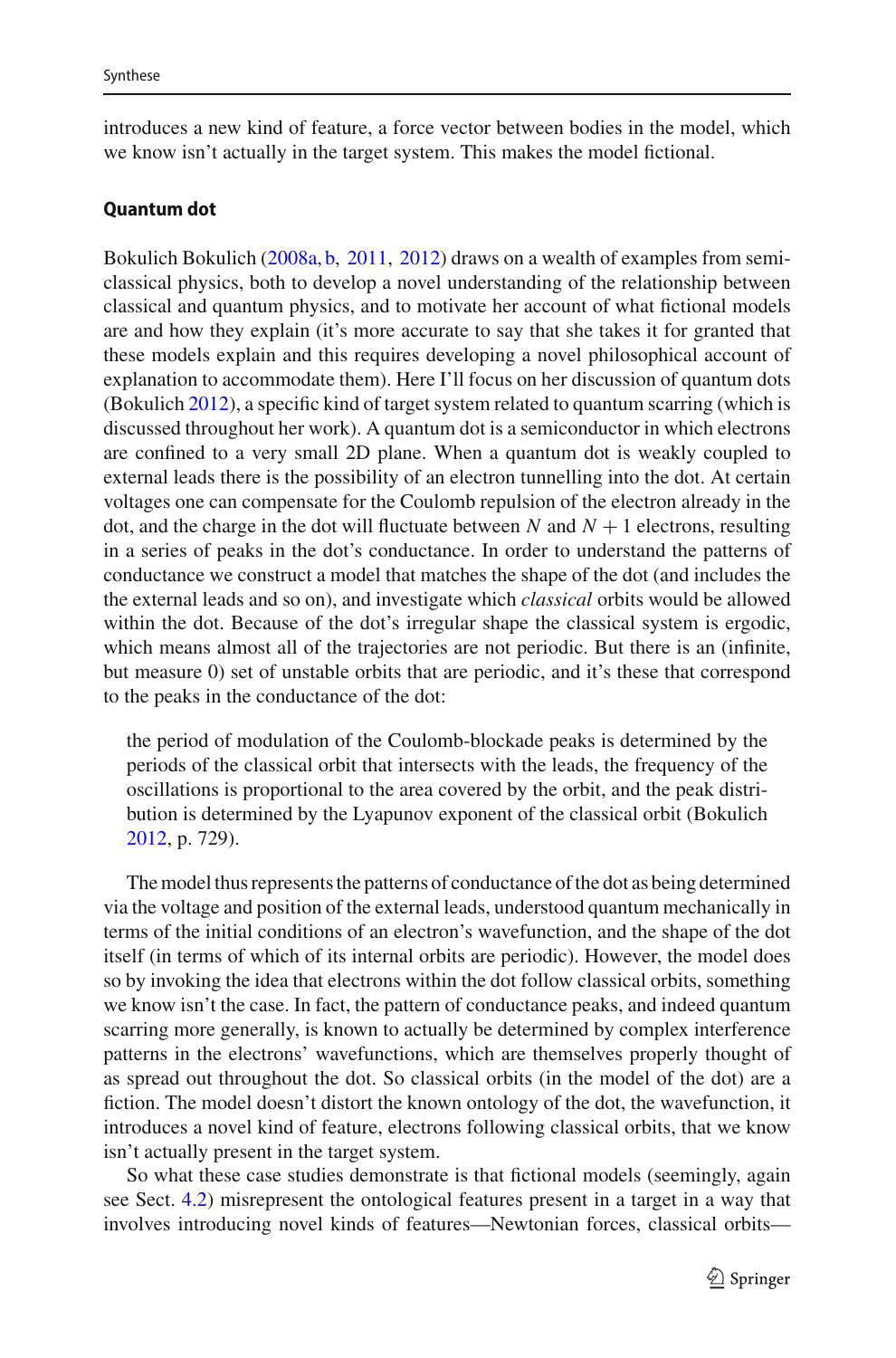known not to be present in the target system. In contrast, idealised models that are not fictions should be analysed in terms of distorting the features known to be present. For my current purposes this suffices to distinguish what I mean by fictional models.<sup>[10](#page-7-1)</sup>

Now, whilst there are various treatments of the epistemic capabilities of idealised models that distort known target features (e.g. McMulli[n](#page-24-17) [1985;](#page-24-17) Jone[s](#page-24-18) [2005;](#page-24-18) Weisber[g](#page-25-18) [2007a](#page-25-18); Streven[s](#page-25-19) [2008;](#page-25-19) Nguye[n](#page-25-20) [2020\)](#page-25-20), the question of how fictional models, models that invoke features known not to be present, work has not, to the best of my knowledge, been explicitly addressed in these terms (beyond Bokulich's work). And it's these sorts of models that seem to pose a particularly novel kind of philosophical puzzle. If a fictional model *M* of some target system *T* represents *T*'s behaviour as being generated by a completely different ontological feature of *T* than the one we know is actually present, then how can *M* play an explanatory role? In contrast, representing *T*'s behaviour as being generated by some feature of *T* that we know is there, but inaccurately representing the way that the feature generates the behaviour, seems to pose a different and (possibly) less threatening kind of puzzle (or at least a puzzle that many authors have already attempted to address). The aforementioned models are cases in point. The Newtonian model, if interpreted literally, represents the differences in tidal range as being determined by the relative positions/masses of the sun and the moon with respect to the earth, via the gravitational forces of each on the latter. The quantum dot model, if interpreted literally, represents the conductance patterns as being determined by the initial conditions (e.g., the shape of the dot), via the periodic classical orbits that they allow. But we know that there's no such thing as gravitational force and that electrons do not follow classical orbits. So how do these models explain? Before addressing that question it will prove useful to specify what it means for a model to explain. That is the task of the next section.

## <span id="page-7-0"></span>**3 Model explanation**

What it means for models to explain is a thorny topic. For my current purposes I'm focusing on models that explain via representing certain counterfactual dependencies that hold in the target. It's important to note that I'm not claiming that this exhausts all kinds of model explanations.[11](#page-7-2) For my current purposes what matters is just that *some* models explain via representing dependencies, and that*some* of these models appear to be fictional in the sense discussed in the previous section. In the first instance it's these

<span id="page-7-1"></span><sup>&</sup>lt;sup>10</sup> I'm not claiming that there is a strict clear distinction here. One might be able to reinterpret the distortion of a known feature as the introduction of a new (non-actual) ontological feature, and vice versa. This strikes me as analogous to the fact that we can reinterpret cases of abstraction (e.g. a model that ignores friction) as idealisation (e.g. a model that misrepresents a friction coefficient as 0) (Jone[s](#page-24-18) [2005](#page-24-18)). However, I do think we have enough of a pre-theoretical grasp of the fiction/non-fiction distinction to motivate the rest of the discussion.

<span id="page-7-2"></span> $11$  For example I'm leaving it open that: models can explain b[y](#page-24-19) providing comparison cases (Kennedy [2012;](#page-24-19) Jebeile and Kenned[y](#page-24-20) [2015](#page-24-20)); by demonstrating that previously held necessity or impossibility hypotheses are false (Grüne-Yanof[f](#page-24-21) [2009\)](#page-24-21); by demonstrating various features of the theories in which they are embedded (Lucza[k](#page-24-22) [2017\)](#page-24-22); via renormalisation group transformations (Batterman and Ric[e](#page-23-0) [2014](#page-23-0)); and other forms of non-causal explanation (Reutlinger and Saats[i](#page-25-21) [2018](#page-25-21)), and that models might offer these kinds of explanation in a manner that doesn't involve the representation of counterfactuals.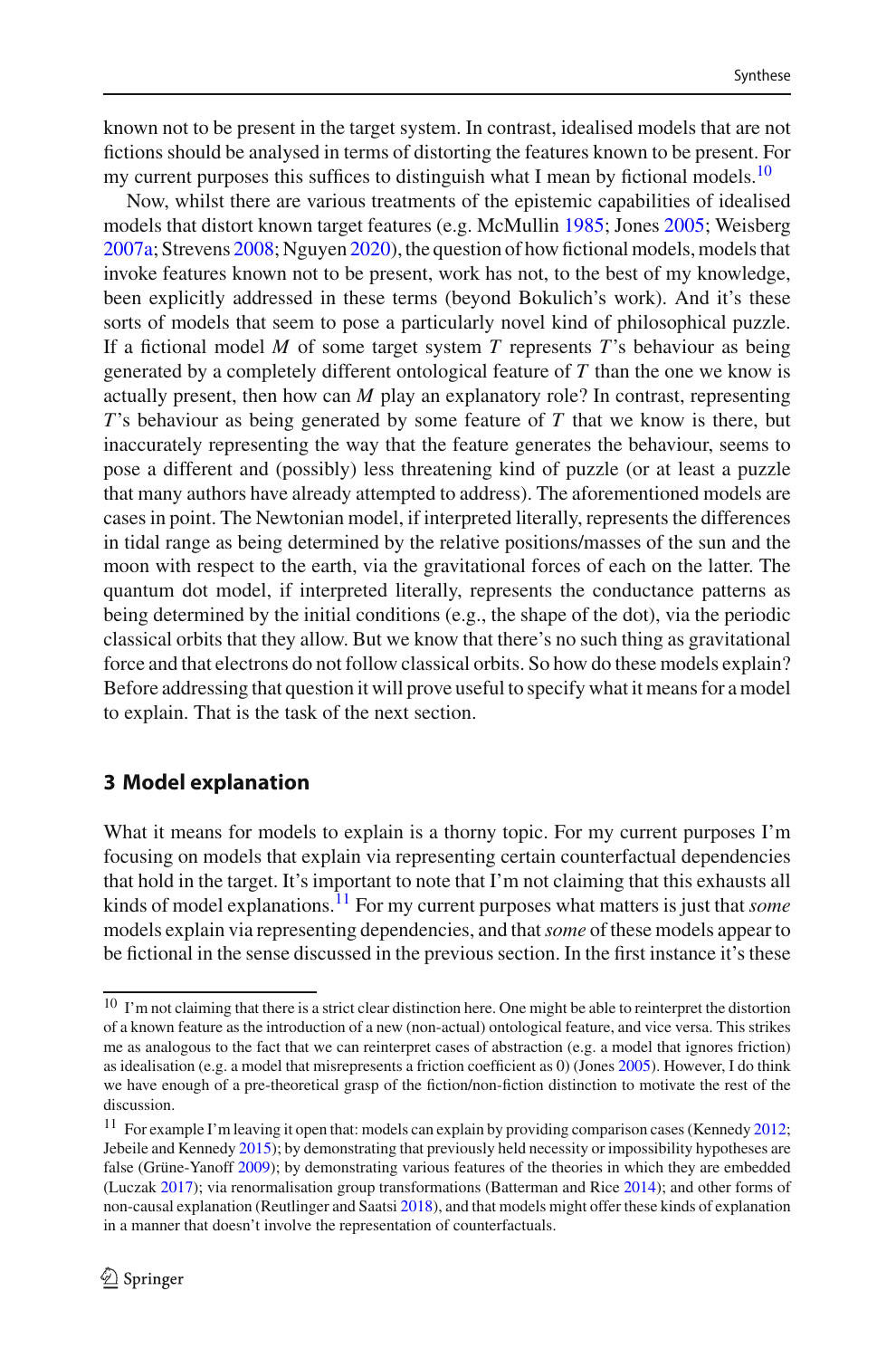kinds of model explanations that seem to threaten the idea that explanation requires accurate representation. So in order to get a handle on how fictional models explain it's useful to analyse cases where the notion of explanation is as straightforward as possible, to ensure that we keep in focus the fictional aspects of models that play such explanatory roles. As such we can set aside the complications that arise from more exotic forms of model explanations.

Bokulic[h](#page-24-1) [\(2008a,](#page-24-1) [b](#page-24-2), [2009](#page-24-3), [2011](#page-24-4), [2012](#page-24-5), [2018a,](#page-24-6) [b\)](#page-24-7) develops an account of model explanation that is explicitly geared to allow for fictional models to explain in this way. The account involves three main claims: first, the explanation must make essential reference to a scientific model; second,

that model explains the explanandum by showing how there is a pattern of counterfactual dependence of the relevant features of the target system on the structures represented in the model. That is, the elements of the model can, in a very loose sense, be said to 'reproduce' the relevant features of the explanandum. Furthermore, as the counterfactual condition implies, the model should also be able to give information about how the target system would behave, if the structures represented in the model were changed in various ways (Bokulic[h](#page-24-1) [2008a](#page-24-1), p. 226; *cf.* Bokulic[h](#page-24-4) [2011,](#page-24-4) p. 39);

and third, the model explanation must satisfy a 'justificatory step' that specifies what the domain of applicability of the model is, and shows that the phenomenon in the real world to be explained falls within that domain.<sup>12</sup>

My primary focus here is on the second condition (although I return to the third in Sect. [4.2\)](#page-15-0). Drawing on Woodwar[d](#page-25-22) [\(2003](#page-25-22)), Bokulich argues that this condition requires that models explain in virtue of answering 'what-if-things-had-been-different' questions, or  $w$ -questions.<sup>[13](#page-8-1)</sup> As Woodward puts it, such an explanation provides 'information about a pattern of counterfactual dependence between explanans and explanandum'  $(2003 \text{ p. } 11)$  $(2003 \text{ p. } 11)$ , and:

an explanation ought to be such that it can be used to answer what I call a what-ifthings-had-been-different question: the explanation must enable us to see what sort of difference it would have made for the explanandum if the factors cited in the explanans had been different in various possible ways. We can also think of this as information about a pattern of counterfactual dependence between explanans and explanandum (*ibid*.).

The conclusion that Bokulich draws from this, combined with her case studies as evidence, is that a model can answer *w*-questions even whilst misrepresenting the ontology of the system, i.e., being fictional. If correct, this would seem to put pressure on the idea that accurate representation is a necessary condition for explanation.

<span id="page-8-0"></span><sup>12</sup> Bokulich [\(2018b](#page-24-7), p. 143) offers a fourth condition to allow for multiple explanations of the same explanandum. I agree with this condition. I won't talk about it here.

<span id="page-8-1"></span><sup>&</sup>lt;sup>13</sup> Bokulich departs from Woodward in not spelling this condition out in terms of manipulability or intervention. This is deliberate in the sense that it is supposed to allow her account to capture non-causal explanations. For discussion of this aspect of her account see Saatsi and Pexto[n](#page-25-23) [\(2013](#page-25-23)) and Schindle[r](#page-25-24) [\(2014](#page-25-24)). For my current purposes I'm focusing on how it works when the explanations in question are causal, but this doesn't make too much of a difference to the issues I'm discussing.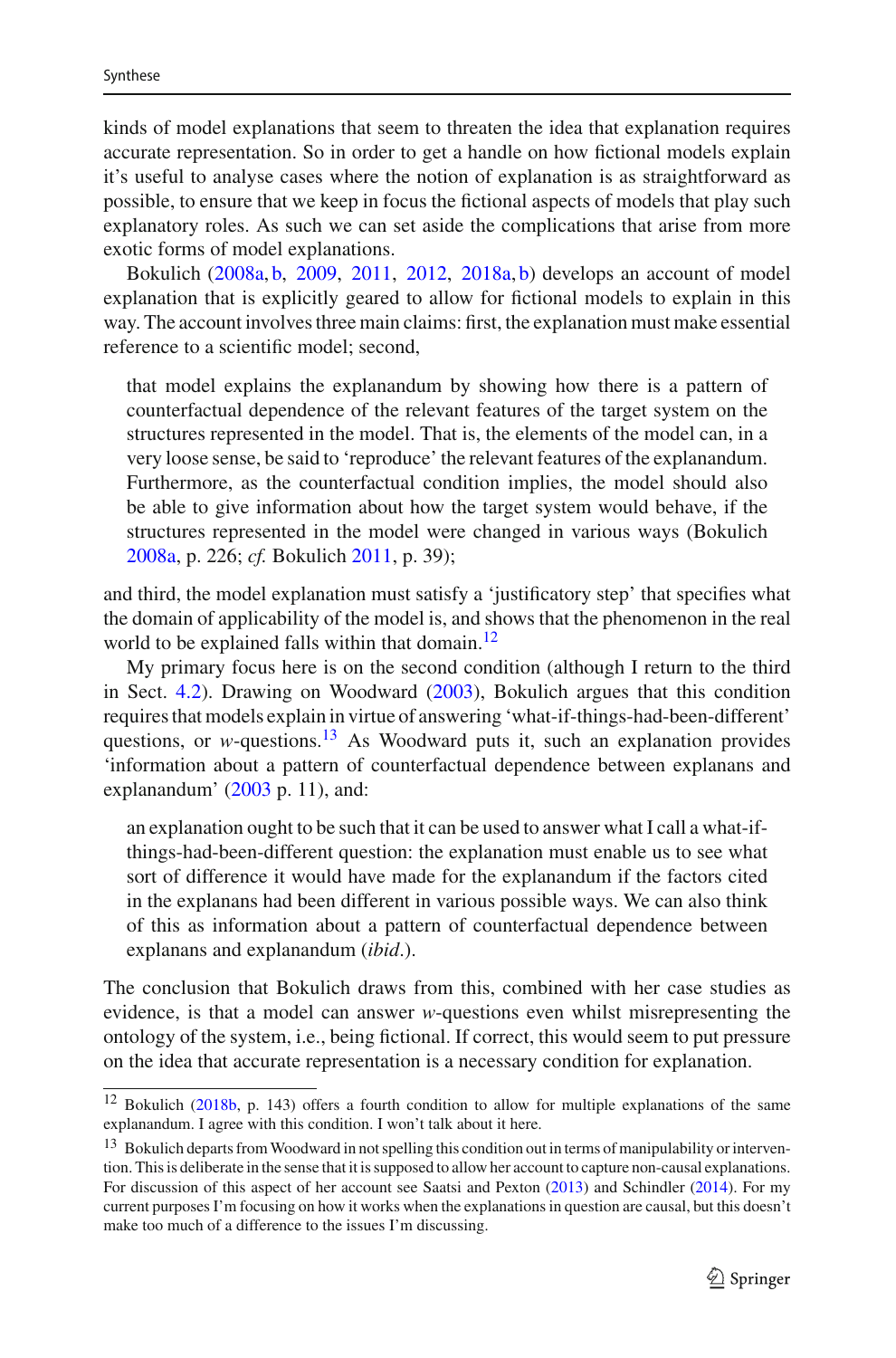The problem, however, is that when stated like this, the counterfactual condition doesn't fully specify the relationship between the 'things which could have been different' and the fictional aspects of the model. In particular, I think that this condition is ambiguous between two different readings, and as we will see, it's this ambiguity which makes the fact that fictional models can explain seem mysterious.

The first reading can be specified as follows. We will say that: a model *M* explains a target's behaviour, *A* (the explanandum), only if *M* accurately represents *A* and accurately represents the counterfactual dependency of *A* on some other target feature, *B* (the explanans). More precisely, taking care to keep reference to features of the model and features of the target distinct:

**Counterfactual Model Explanation Condition:** for a model *M* of a target *T*, where *T* has a feature *A* which can take values in  $\{A_1, A_2, ..., A_n\}$ ; *M* explains *A* only if: *M* has a feature *P* which can take values in  $\{P_1, P_2, ..., P_{n'}\}$ ; *P* accurately represents *A*; *M* has a feature *Q* which can take values in  $\{Q_1, Q_2, ..., Q_{m'}\}$ ; *Q* accurately represents some feature in the target *B* which can take values in  $\{B_1, B_2, ..., B_m\}$ ; and the dependencies of the values of *P* on the values of *Q* accurately represents how the values of *A* depend on the values of *B*. [14](#page-9-0)

In the simplest case we might have bijections between each of these sets of values in such a way that specifying a value  $Q_i$  in the model serves to both represent a value of  $B_i$ , a feature in the target, and also fixes a value of  $P_k$  in the model such that  $P_k$ accurately represents the value  $A_l$  in the target that would arise were  $B_j$  the actual value of *B* in the target.<sup>15</sup> So, in order for a model to explain some behaviour *A* of the target system, it needs to accurately represent that behaviour, the explanandum (via the feature *P* of the model), and accurately represent the explanans of that behaviour *B* (via the feature *Q* of the model), in the sense that the model accurately represents how *A* would change, were *B* to change.<sup>16</sup>

I take it that this captures what Bokulich means when she says that in cases of model explanation 'we require that the counterfactual structure of [the model] be isomorphic in the relevant respects to the counterfactual structure of [the phenomenon to be explained]' [\(2011,](#page-24-4) pp. 39, 43) (she admits that she is using isomorphism in a loose sense), and that in cases of model explanation 'the elements of the model can, in a very loose sense, be said to 'reproduce' the relevant features of the explanandum' (Bokulic[h](#page-24-4)  $2008a$ , p. 226; *cf.* Bokulich  $2011$ , p. 39).<sup>[17](#page-9-3)</sup> Moreover, I take it that this is suggested in discussions such as the following:

the semiclassical model allows one to answer a wider variety of *w*-questions about how the system would behave if certain parameters were changed-and pro-

<span id="page-9-0"></span><sup>&</sup>lt;sup>14</sup> Although this condition is phrased as a necessary condition, I restrict its scope to cases where models explain by accurately representing a target's counterfactual behaviour. I'm open to other ways in which models can perform explanatory roles, *cf.* fn. [11.](#page-7-2)

<span id="page-9-1"></span><sup>15</sup> By 'simplest case' I mean simple in the sense of simple to philosophically analyse, not simple in the sense that the explanation is scientifically simple.

<span id="page-9-2"></span><sup>16</sup> It's worth noting here that I'm allowing the variables *A* and *B* to range over observable and unobservable features of the target system. I'm grateful to Juha Saatsi for encouraging me to be explicit about this.

<span id="page-9-3"></span><sup>&</sup>lt;sup>17</sup> This is also how Fan[g](#page-24-23)  $(2019)$  $(2019)$  interprets her account.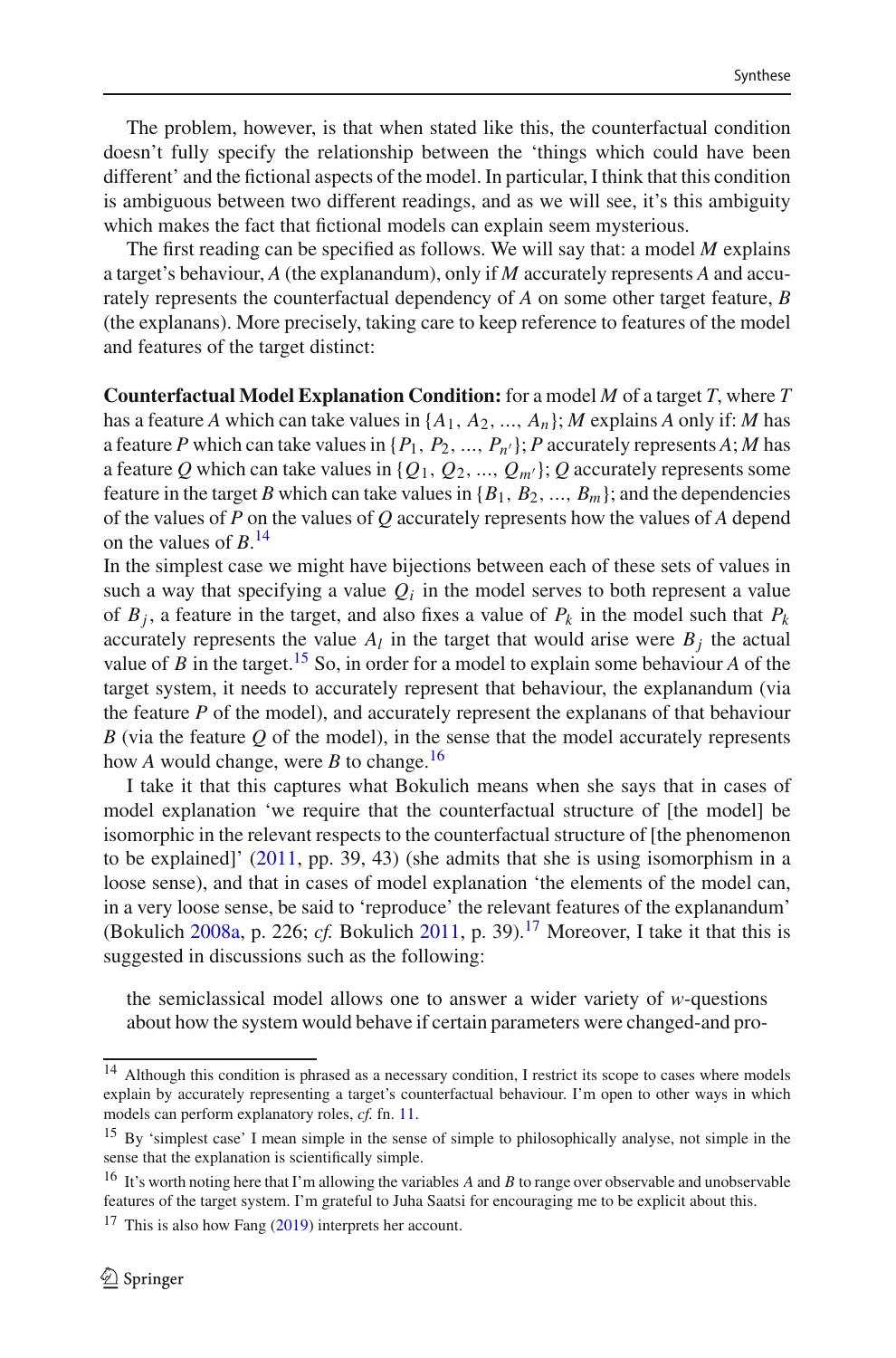vides this information without having to explicitly carry out the tedious quantum calculations for each possible case (Bokulic[h](#page-24-1) [2008a](#page-24-1), p. 233),

#### and when citing (Narimanov et al[.](#page-24-24) [2001](#page-24-24)):

the semiclassical model allows physicists to answer a wide range of what-ifthings-had-been-different questions. As Narimanov et al. write, from this model they now understand "how as a system parameter varies [such as] the magnetic field, for instance, or the number of electrons in the dot ([as] controlled by varying a gate voltage) - the interference around each periodic orbit oscillates ... When the interference is constructive for those periodic orbits which come close to the leads used to contact the dot, the wavefunction is enhanced near the leads, the dot-lead coupling is stronger, and so the conductance is larger" [\(2001](#page-24-24), p. 2) (Bokulic[h](#page-24-5) [2012](#page-24-5), p. 731).<sup>18</sup>

In the case of the Newtonian model of the tides both the explanandum, *A*: the tidal range in the target, and the explanans, *B*: the relative positions and masses of the sun, moon, and earth, are accurately represented by the model. (If you're concerned that gravity isn't in the explanans here, bear with me for now; this is addressed below.) Such a model works to explain the tidal range because it specifies how the tides would vary were the positions/masses of the celestial bodies varied (I don't just mean 'vary' in the sense in which they follow their orbits, the model also works to specify how the tides would vary if the bodies were in positions outside of their orbits too, or different masses). In the case of the quantum scarring model, again, both the explanandum, *A*: the patterns in the conductance peaks that are observed, and the explanans, *B*: the initial condition of the system, including the parameters referenced by Narimanov et al[.](#page-24-24) [\(2001\)](#page-24-24) in the above quotation, are accurately represented by the model.

The models in question then provide answers to *w*-questions, where the things that could have been different are the positions/masses of the celestial bodies, or the initial conditions of the wavefunction (for example). Notice though, that when described in these terms, the model in question is an accurate representation of both the explanans and the explanandum in each case: in particular, neither model is fictional with respect to either the positions of the celestial bodies, or the initial conditions of the wavefunction (and both models accurately represent the target of the explanation, the tidal range and conductance peaks respectively).

There is, however, another reading of Bokulich's second condition of model explanation. Recall that she requires that 'the model should also be able to give information about how the target system would behave, if the structures represented in the model were changed in various ways' (Bokulic[h](#page-24-1) [2008a,](#page-24-1) p. 226; *cf.* Bokulic[h](#page-24-4) [2011](#page-24-4), p. 39). The question is: what does the phrase 'the structures represented in the model' refer to? Under one reading (the one just discussed), it refers to whatever it is that the relevant target behaviour counterfactually depends upon. But under another reading it refers to the whatever it is that underpins this counterfactual relationship, which in the

<span id="page-10-0"></span><sup>&</sup>lt;sup>18</sup> Here I assume that the 'parameters' referred to in these quotes are parameters that the target system that interest actually has; whether or not its in a magnetic field; the shape of the quantum dot; the initial conditions of the wavefunction; the voltage; the resulting pattern of conductance peaks; and so on. Another interpretation of this phrase is offered below.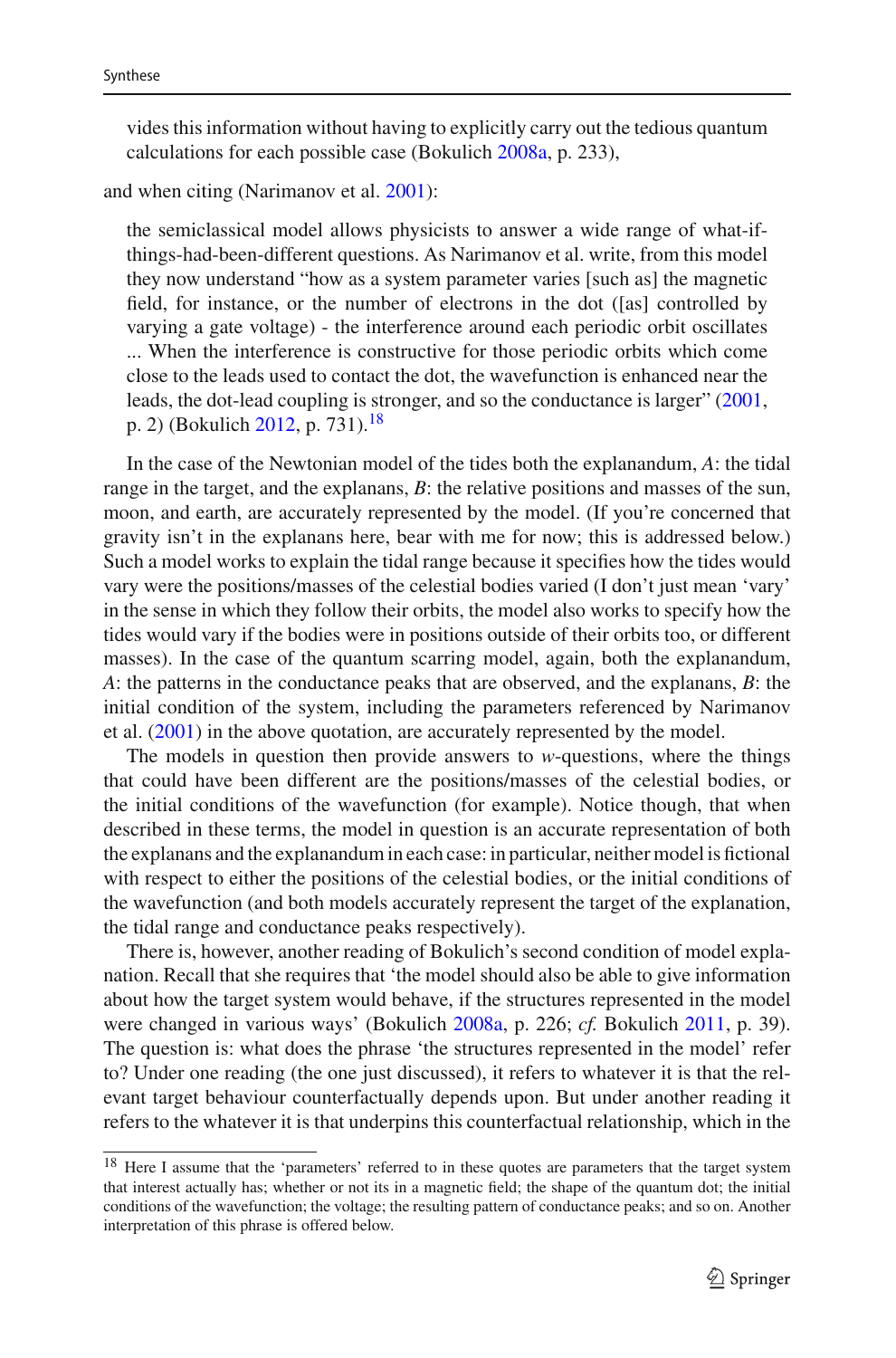models in question correspond to their *fictional* aspects. Under this reading the model answers *w*-questions where the things that could have been different are fictional: if gravitational force had been proportional to  $r<sup>4</sup>$  rather than  $r<sup>2</sup>$ , or if the classical orbits within the quantum dot had been different. This reading is also suggested at various points throughout Bokulich's work:

this pattern of dependence allows one to say precisely how the quantum wavefunction morphology would change if, for example, the classical periodic orbit had been different, or if the Lyapunov exponent of that same orbit had taken on another value (Bokulic[h](#page-24-1) [2008a,](#page-24-1) p. 227; *cf.* Bokulic[h](#page-24-2) [2008b](#page-24-2), p. 157)

and

Bohr's model is able to correctly answer a number of 'what-if-things-had-beendifferent questions,' such as how the spectrum would change if the orbits were elliptical rather than circular (Bokulic[h](#page-24-4) [2011,](#page-24-4) p. 43).

Under this alternative reading, the explanatory questions being answered by the model are different. The question is no longer the first-order 'why does *T* exhibit *A*?' (that question is answered by a model accurately representing *A*'s dependence on *B*). The question is now the second-order 'why does *T*'s behaviour *A* depend on *B*?' The latter kind of question is now answered by the following:

**Second-Order Model Explanation Condition:** *M* explains *A*'s dependence on *B* (in the target) only if *M* accurately represents that *A* depends on *B* (in the target) (by meeting the **Counterfactual Model Explanation Condition**) *and* has a feature *R* that accurately represents whatever target feature *C*, it is that *A*'s dependence on *B* itself depends upon.<sup>19</sup>

In the case of the tidal model, again *A* is the tidal range and *B* is the relative positions and masses of the sun, moon, and earth, but the explanandum has shifted. Now, rather than trying to explain *A* itself, a model that meets the second condition attempts to provide an explanatory answer to the question 'why does *A* depend on *B*' and the explanans given invokes *R*, the gravitational force (in the model) that is supposed to represent whatever it is that provides the basis for the counterfactual dependency of *A* on *B* (and in the model, does in fact provide the basis for the counterfactual dependence of *P* on *Q*). Similarly, in the case of the quantum scarring model, the model no longer attempts to explain *A*, the conductance patterns, via representing its dependency on *B*, the initial conditions, but rather attempts to explain why *A* depends on *B*. And it does so by invoking *R*, the classical orbits that are supposed to represent whatever it is that provide the basis for why *A* or more generally, quantum scarring, depends on *B*. Let's now investigate the distinction between first-order and second-order explanations and *w*-questions in more detail.

<span id="page-11-0"></span><sup>19</sup> For the cases relevant here *C* will itself be another aspect of the target system. But as I discuss in the following section this might not be the case for explanations in general.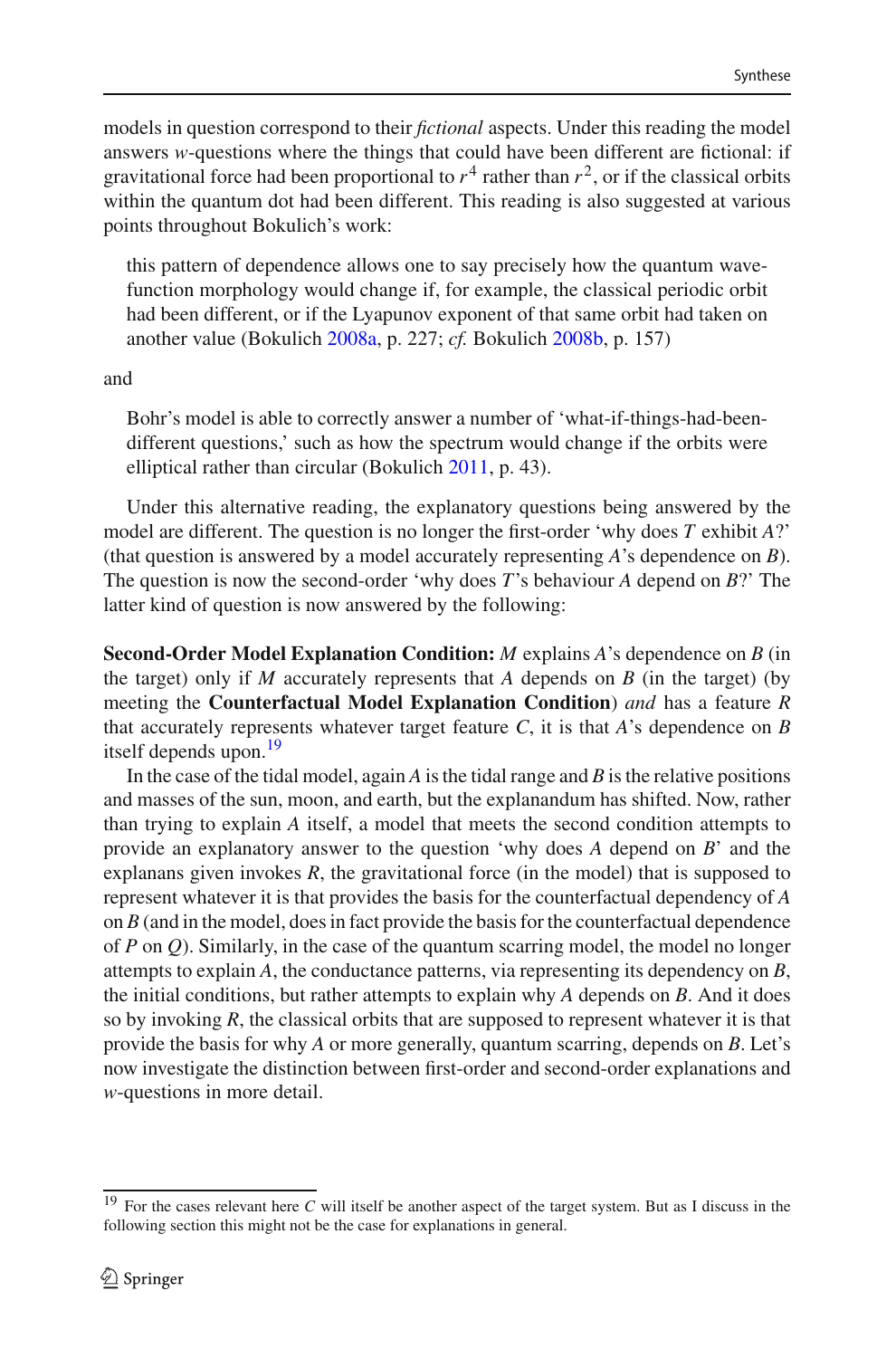## <span id="page-12-0"></span>**4 Levels of explanation**

Once we grant that models explain by answering *w*-questions, we can distinguish between different kinds of *w*-questions in a way that corresponds to two different kinds of explanation that models can provide:

### **First-order:**

- i 'Why does *T* have behaviour *A*?'
- ii *M* explains *T*'s having *A* only if *M* accurately represents *A's* counterfactual dependence on feature *B* of the target (**Counterfactual Model Explanation Condition**)
- iii *M* provides answers to what-if-*B*-had-been-different questions.

## **Second-order:**

- i 'Why does *A* depend on *B*?'
- ii *M* explains why *A* depends on *B* only if *M* accurately represents *C*, which *A*'s dependence on *B*, itself depends on (**Second-Order Model Explanation Condition**).
- iii *M* provides answers to what-if-*C*-had-been-different questions.

The shift from a first-order explanation to a second-order explanation concerns the explanatory depth of the model in question. There are at least two ways of thinking about 'explanatory depth'. First, one could consider a 'chain' of causes (or dependencies): one explains something by representing its cause, and then provides more explanatory depth by representing the cause of the cause, and so on. Another way of thinking about explanatory depth however, is to explain why the initial explanation explains in the way it does. In this case, one explains something by representing its cause (or dependencies), and then provides more depth by explaining why the causal relationship initially invoked holds in the way that it does. Figuratively, the first kind of explanatory depth concerns extending a chain of dependencies, the second concerns providing more detail about a section of the chain itself. It is the latter that I'm interested in in here. The explanans provided by a model to a first-order question becomes the explanandum of the second-order question: if a model answers the question 'why *A*?' with '*A* depends on *B*', then this first-order explanans becomes the second-order explanandum, whose explanans is an answer to the second-order question 'why does *A* depend on  $B$ ?'.<sup>[20](#page-12-2)</sup> With this in mind we can now turn to how the fictional models discussed above answer first-order and second-order explanatory questions.

## <span id="page-12-1"></span>**4.1 Fictions and first-order explanations**

I hope that by now it is straightforward to see how the Newtonian model of the tides and the quantum dot model provide first-order explanations for tidal behaviour and the patterns of conductance respectively. They do so by accurately representing those

<span id="page-12-2"></span><sup>&</sup>lt;sup>20</sup> This distinction loosely matches Skow's distinction between what he calls first-order and second-order reasons for some phenomena (Sko[w](#page-25-1) [2017,](#page-25-1) p. 907; *cf.* Sko[w](#page-25-0) [2016,](#page-25-0) Chapter 4.2), although note that I'm talking about explanations rather than reasons, and I'm not attempting to provide a 'universalist' account of explanation; I'm focusing on cases where the explanations in question are given in terms of causal counterfactuals, without claiming that this is how *all* explanations work.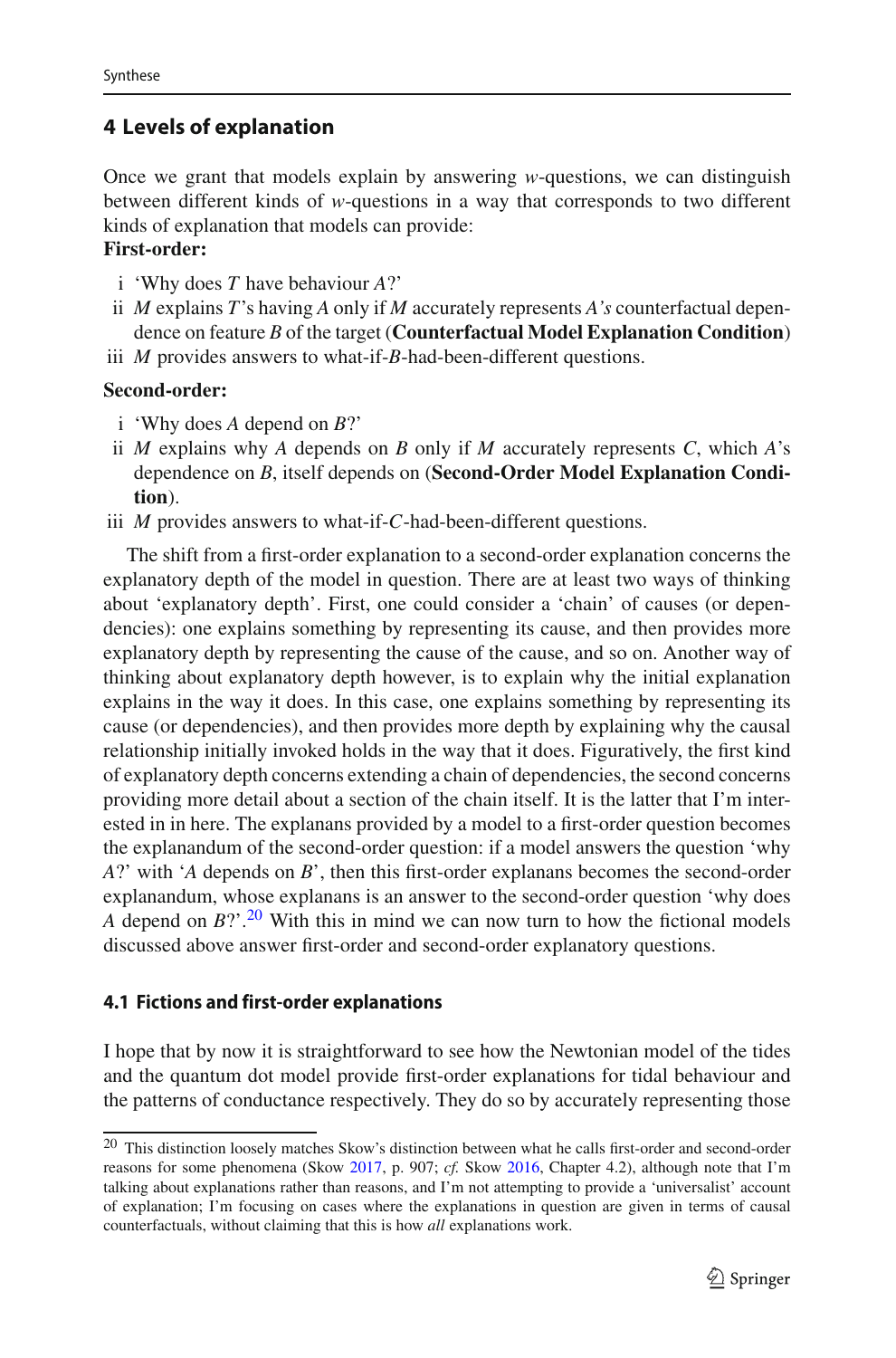features of their targets, and what it is that they counterfactually depend on, namely the positions/masses of the sun, moon, and earth, and the initial conditions of the wavefunction in quantum dots. Now the crucial thing to note here is that although the models are fictional (in the sense that they misrepresent their targets in certain ways), and although these fictional aspects play an essential role in the first-order explanations they offer (without them we wouldn't have the models that represent the relevant dependencies), the fictional aspects themselves don't feature in the first-order explanations. The models explain by representing how changes to the explanans yield changes to the explananda, and they do so accurately despite the fact that in the model the features which represent these aspects of the target are connected to each other via a feature (gravity, classical orbits) that itself misrepresents the features of the target. In both cases, the model provides an explanation of the behaviour *A* by answering certain *w*-questions: namely, questions of the form 'what would happen to *A* if *B* were different?'. These answers explain *A* by showing that it depends on *B*. And when answering these questions, the fact that the model contains fictional elements (in the sense that they inaccurately represent what underpins the counterfactual dependence) which play an essential role in *generating* the explanation—since the fictional elements mediate between *P* and *Q* in the model, which respectively accurately represent *A* and *B* in the target—the misrepresentation does not feature in the explanation itself, since it concerns *A* and *B* alone. In this sense, the models are not fictional with respect to the explanans, *B*, they accurately represent those features of their targets, and how varying those features impacts the explanandum, *A*, which is also accurately represented.

Now, notice that these explanations do not provide answers to questions like: 'what if gravity had been different?', or 'what if classical orbits had been different?'. These latter*w*-questions, and their potential answers, seem to, at least on the face of it, concern what if the features of the *models* were different, rather than what if features of the *targets* were different. If the models are supposed to provide first-order explanations by answering 'why *A*?' questions by invoking the fact that *A* depends on gravity, or classical orbits, one shifts from talking about *A*, to the feature of the model, *P*, that (accurately) represents *A* in the target. Of course one can answer 'why *P*?' with '*P* depends on *R*' *in the model*—in the case of the tidal behaviour in the model, it depends on the gravitational force in the model, and in the case of the patterns of conductance in the model, they depends on the classical orbits in the model—but it is unclear what these answers are supposed to refer to if we are talking about the behaviour of the target itself. After all, we know that Newtonian gravity isn't part of the ontological furniture of the world, and we know that electrons aren't the sorts of things that follow classical orbits. Thus, if we ask what if these features were varied, we're no longer talking about the target systems in question. So, whilst Bokulich is right that fictional models can offer first-order explanations, this observation in itself doesn't put pressure on the idea that in order to explain a certain phenomenon a model has to accurately represent it and (at least some of) its dependencies.

However, let's suppose for the time being that this is the only explanatory role that they play (in particular, let's suppose that they don't successfully answer the secondorder explanatory questions). I want to highlight that even if this is the case, this observation goes relatively far in capturing the true but unspecific claim that these fictional models are, in some sense, explanatory. In particular, I want to highlight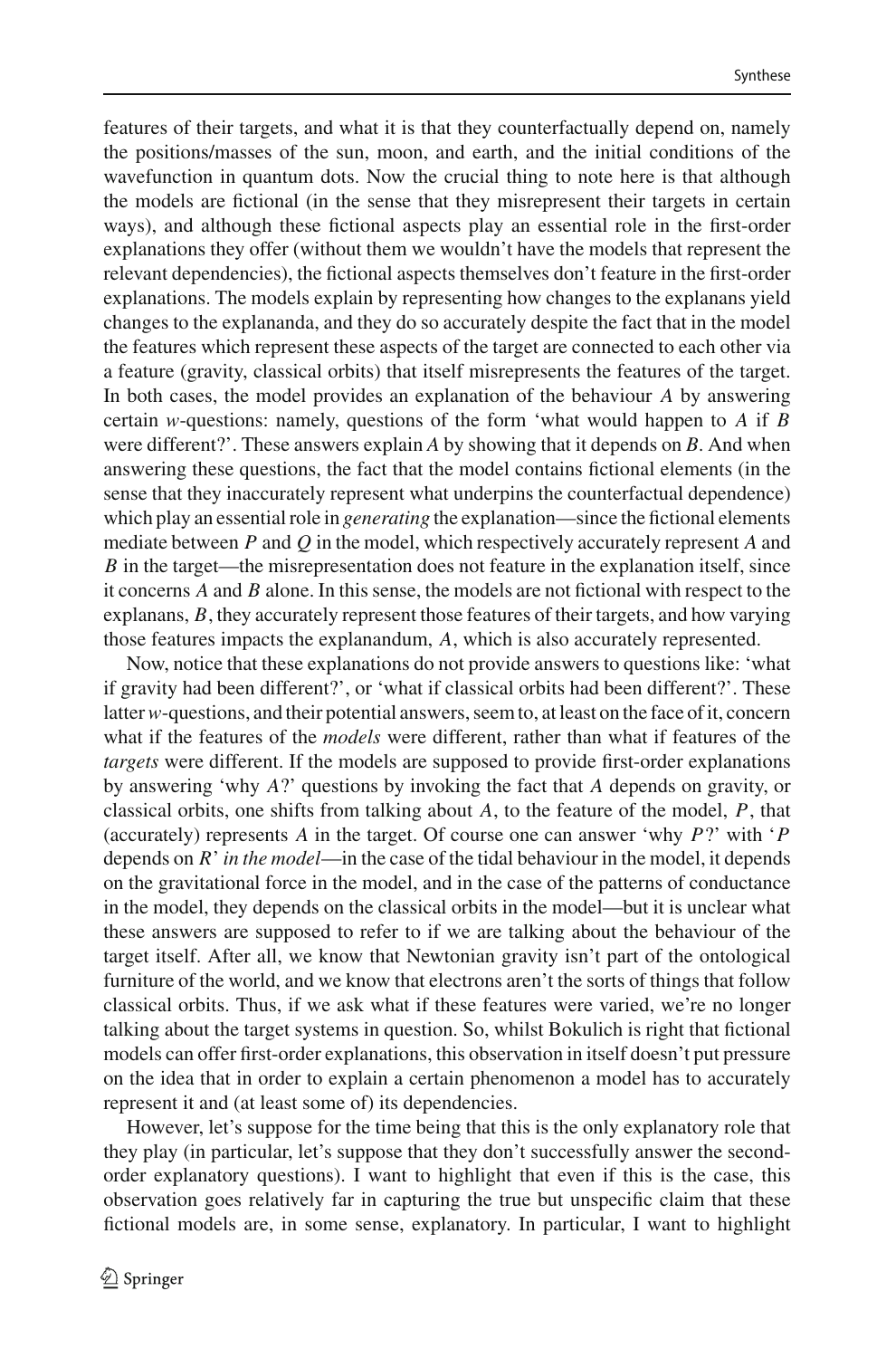that by playing this first-order explanatory role, the models already take on a status beyond being 'phenomenological models' or 'calculation devices', at least where these monikers are used in a pejorative sense (see Bokulic[h](#page-24-1) [2008a,](#page-24-1) p. 227; [2008b](#page-24-2), p. 138 ;  $2011$ , p. 44–45;  $2012$ ). There are three things to note in this regard.

First, in their aforementioned roles, the models in question are not just used to simply calculate the value of their behaviour, *A*, in some particular case. Both the Newtonian model of the tides and the quantum scarring model provide a wealth of counterfactual information between their respective behaviour (*A*: tidal behaviour, conductance patterns) and what it depends on (*B*: the positions/masses of celestial bodies, the initial conditions of the wavefunction and the shape of the quantum dots); they don't just represent particular values of *A*, they represent how these values change with values of *B*. Second, neither of these models answer the first-order explanatory questions in a way that involves them being constructed via an ad hoc fitting of the model to the empirical data (Bokulic[h](#page-24-4) [2011,](#page-24-4) pp. 44–45). Third, neither of these models are 'independent of theory' in any way that would justify calling them 'phenomenological' in that sense (McMulli[n](#page-24-25) [1968](#page-24-25)). The Newtonian model of the tides obviously draws upon Newtonian mechanics, and as Bokulich discusses extensively, the quantum dot model, and models of quantum scarring more generally, draws on a rich interplay between classical and quantum theory (and with respect to this aspect of her discussion I am in complete agreement). These considerations, I think, show that the models in question are not *just* calculation devices. They do provide explanations, albeit first-order ones. However, if this is all they do, there is the worry that:

they do not purport to give us any *genuine insight into the way the world is*. An explanatory model, by contrast, does aim to *give genuine insight into the way the world is* (Bokulic[h](#page-24-4) [2011,](#page-24-4) p. 44), italics added).

Of course if what I argued above is true, they do give us genuine insight into the way some aspects of the world are (the relationship between *A* and *B*). However, one might still worry that they do not exhibit 'enough' explanatory depth; even though the model might explain *A* by representing its modal profile with respect to *B*, this may strike some as a relatively 'shallow' explanation.<sup>[21](#page-14-0)</sup> So the next question is whether or not they give us genuine insight into another aspect of the way the world is (*why A* and *B* exhibit the dependency they do). And this brings us to the question of whether the fictional models have the explanatory depth to answer second-order explanatory questions.

<span id="page-14-0"></span><sup>21</sup> Obviously the request for explanatory depth cannot be pushed indefinitely: at some point one has to accept that a model cannot answer every explanatory question about a target. But nevertheless, it does seem reasonable to ask whether the models in question provide more than the first-order explanations presented here.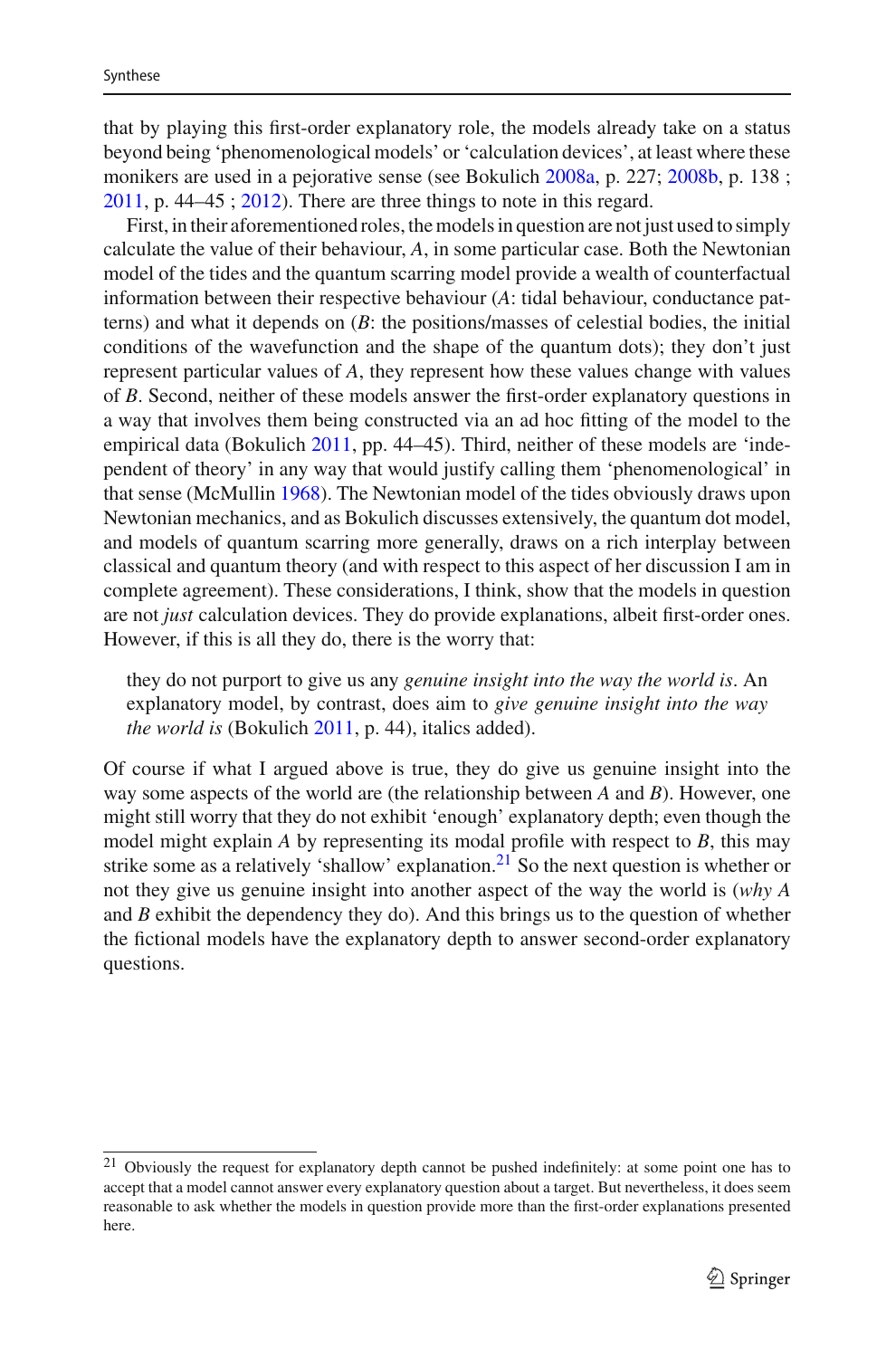## <span id="page-15-0"></span>**4.2 Fictions and second-order explanations**

Recall the second-order questions relevant to the explanations offered by the fictional models discussed in this paper:

- Q1: Why do the tides depend on the positions/masses of the celestial bodies?
- A1: Because the celestial bodies exert a certain classical force on one another.
- Q2: Why do the patterns of quantum scarring depend on the initial conditions of the wave function, the shape of the quantum dot, and so on?
- A2: Because electrons follow classical trajectories.

The way that the models answer Q1 and Q2 respectively is by invoking a reason why the dependencies in the target system behave the way they do. The answers invoke a basis for the counterfactual dependencies. These play the role of *R* (which is supposed to accurately represent *C*) in the **Second-Order Model Explanation Condition**. The problem is that in the case of fictional models, *R* (seems to) inaccurately represent the actual basis of the counterfactual dependencies in the model: the proposed explanans isn't present in the target.<sup>[22](#page-15-1)</sup> It's not gravitational force that determines why the target tides depend on the positions/masses of the target celestial bodies, it's rather to do with the curvature of the spacetime manifold (and we know that this is the case). Of course there is a relevant counterfactual dependency in the model between gravity and the relationship between the tides and the positions/masses of the target celestial bodies. There is also a relevant counterfactual dependency in the target between spacetime curvature and the relationship between the tides and the positions/masses of the target celestial bodies. But the dependency in the model is not the same as the dependency in the target (the former stems from gravity as a force, the latter from spacetime curvature). It's not classical orbits that determine why the target conductance peaks or different quantum scarring patterns arise in different set ups of quantum dots, it's interference patterns in the electrons' wavefunctions, which are spread out throughout the dot (and again, we know that this is the case, and the respective dependencies in the model and target are mismatched).

So what should we think about how the models answer the second-order *w*questions, like 'why do the tides depend on the positions/masses of the celestial bodies'? If the answers concern what-if-gravity-had-been-different, or what-if-theclassical-orbits-had-been-different, what is the relevant feature in the world that is varying? Presumably it's not gravity, or classical orbits, since we know that the former isn't an ontological feature of our world, and we know that electrons aren't the sorts of things which follow classical orbits. Of course we can vary the values of gravity, or classical orbits, *in the model*. But when we're asking *w*-questions, we're not (primarily) interested in what if things had been different in the model, we're interested in what if things had been different in the target. In fact, it's *precisely* the fact that these features (those I have labelled  $R$ ) in the models in question seem to misrepresent

<span id="page-15-1"></span><sup>&</sup>lt;sup>22</sup> Or alternatively the explanans given is inaccurate. Which reading one prefers here depends on whether one prefers to adopt an ontic or epistemic account of explanation, i.e. whether one prefers to think of explanans as things in the world, or our representations of such things. This is relevant to how to phrase the puzzle I'm discussing here, in terms non-existent explanans or inaccurate explanans, but beyond this it doesn't matter too much for my current purposes. See Illar[i](#page-24-26) [\(2013](#page-24-26)) for a useful discussion.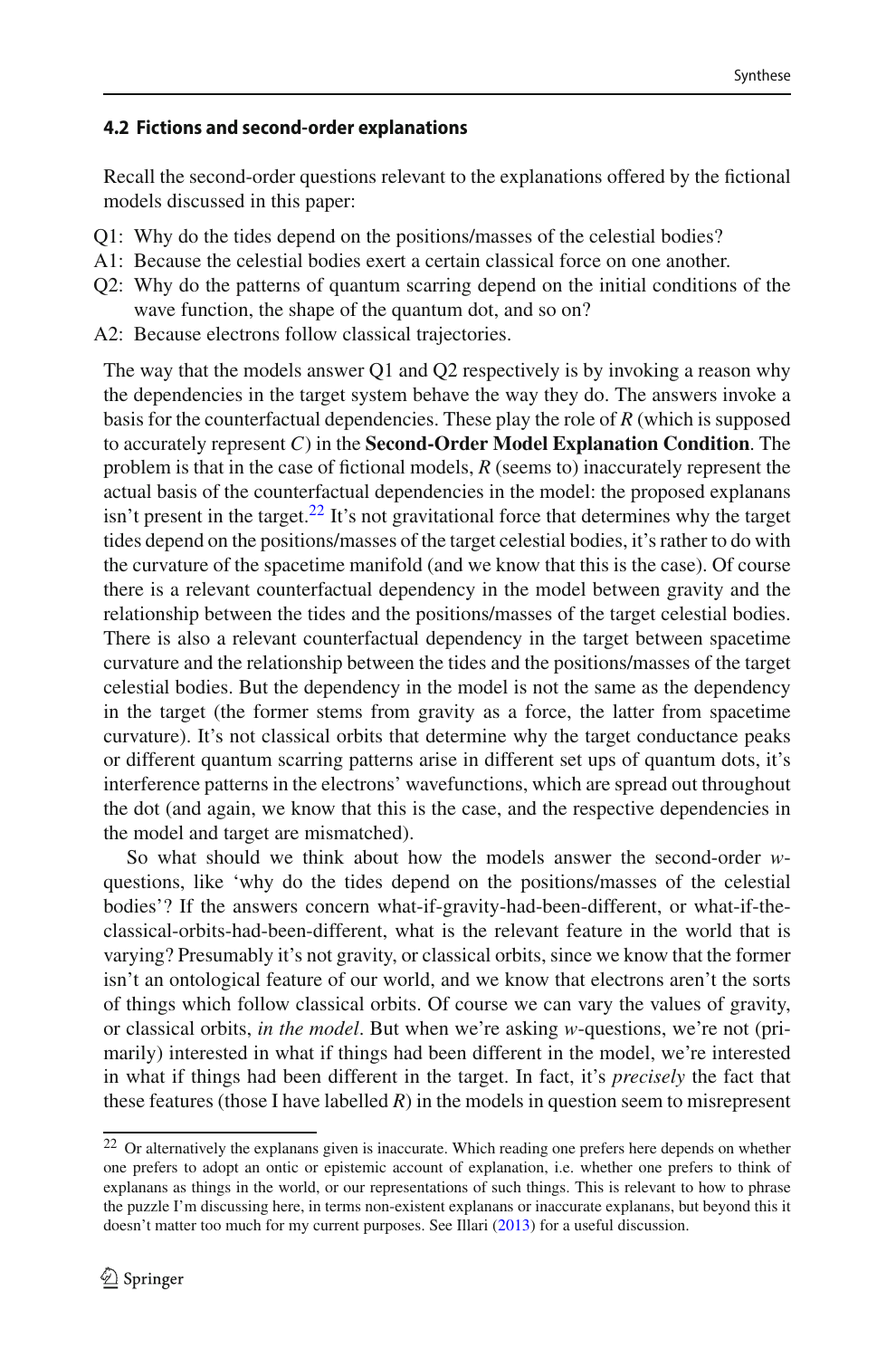what's actually going on (features I have labelled *C*, in the cases in question these are spacetime curvature and wavefunction interactions) that makes the models fictional in the first place (recall the discussion in Sect. [2\)](#page-2-0).

So, under this reading there is no explanans to vary, and thus these models don't successfully answer second-order explanations of the relevant counterfactual dependencies, because they *misrepresent* those dependencies. We can ask what-if-*R*had-been-different questions about the model, but in order to generate the second-order explanation, we need answers to what-if-*C*-had been different. And if *R* is what makes the model a fiction, in the sense of misrepresenting the ontology of *C*, it is not obvious how these latter questions can be answered, and thus no second-order explanation is provided (I take it that Bokulich agrees with this, since because 'gravity' and 'classical orbits' aren't features of the targets, they do not enter into counterfactual dependencies with other features of the targets, tidal range and the behaviour of the dot, which is, by her own lights, what is required for explanation). So, and this is the first horn of the dilemma for the defender of the idea that fictional models explain qua fictions: they don't provide second-order explanations precisely because they are fictional in the relevant sense (and thus the only explanations that they do provide, the first-order ones, are not misrepresentations).

However, an account of explanation according to which such models fail to provide second-order explanations is fairly conservative. One might argue that the Newtonian model doesn't just explain the tidal range, it also explains why the tidal range depends on the positions/masses of the relevant celestial bodies, despite, or even in virtue of, the fact that a purported explanation offered by the model invokes forces that we know don't exist. One might claim that the model of quantum dots doesn't just explain the conductance patterns, it also explains why those patterns depends on the shape of the dot and the initial conditions of the set up, despite, or even in virtue of, the fact that this explanation invokes the idea that electrons travel in classical orbits. One might demand a more liberal account of explanation in order to allow for the pre-theoretical intuition that such models don't just offer first-order explanations by accurately representing counterfactual dependencies of the target system, they also provide second-order explanations of the counterfactual dependencies themselves even though they misrepresent the ontological basis that gives rise to them.[23](#page-16-0) I admit, when I'm feeling particularly open minded about explanation I feel the pull of this in certain cases.

Whilst Bokulich is not explicit about the precise explanatory questions that the models she investigates can successfully answer, I think when pressed she would agree that they can provide successful second-order explanations, since it's precisely here where their fictional nature seems to lead to the philosophical question concerning how *fictional* (in the sense of misrepresenting) models can explain.<sup>24</sup> As we have seen,

<span id="page-16-0"></span><sup>23</sup> It's not clear to me that this pre-theoretical intuition should be granted, especially since it can be explained away by the idea that it is motivated by a confusion between first-order and second-order explanations, i.e. because such models provide first-order explanations we expect them to provide second-order explanations too. But why expect that?

<span id="page-16-1"></span><sup>24</sup> Although this may depend on the details of the case. For example, in her [\(2011,](#page-24-4) p. 44). She writes 'Bohr's model does genuinely explain the Balmer series, though the explanation it offers may not be as deep as that offered by modern quantum mechanics, and moreover, the explanation offered by modern (nonrelativistic)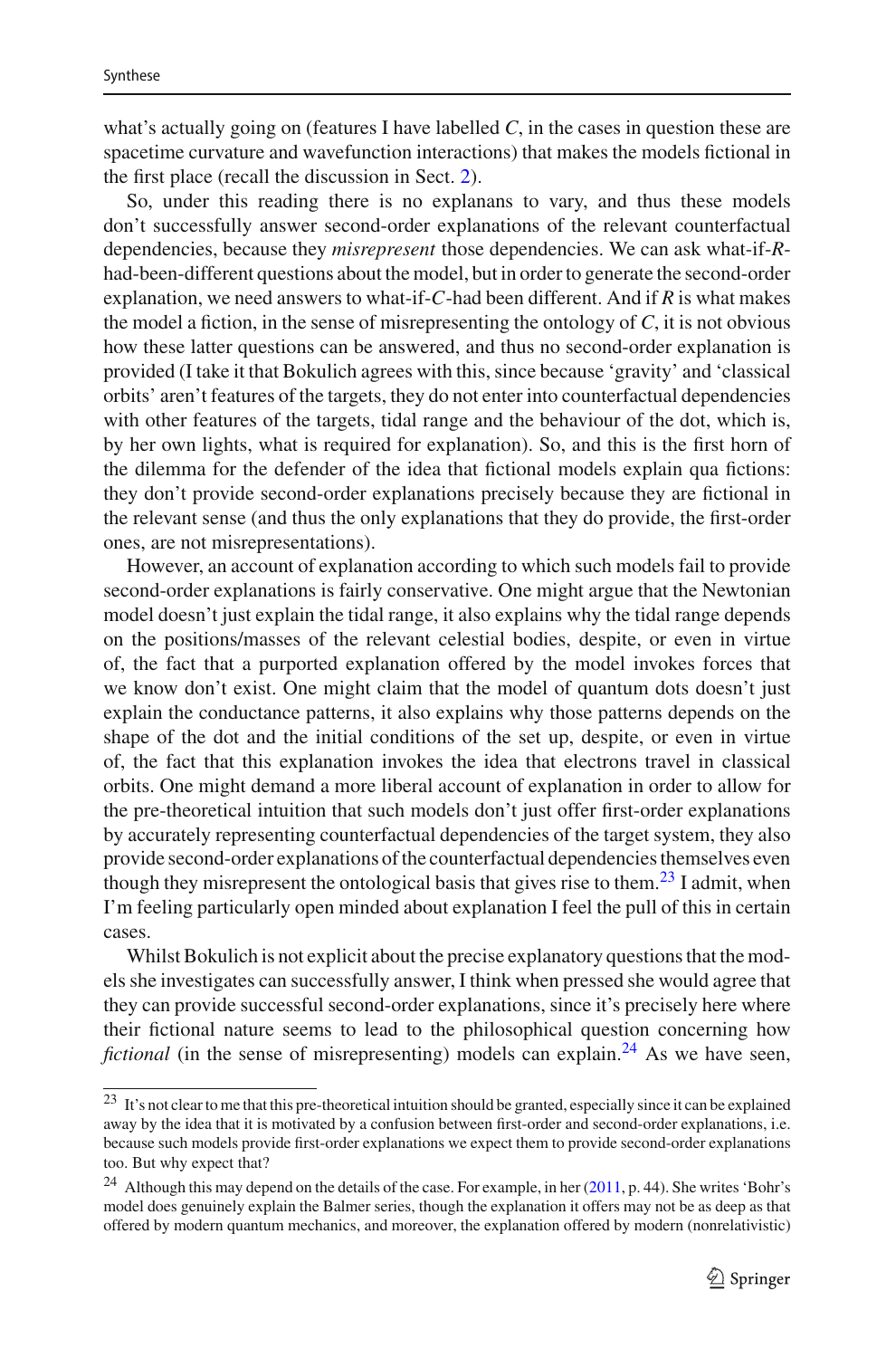whilst the fictional features of the models in question play an essential, but instrumental, role in generating the relevant first-order explanations, they do not feature in those explanations themselves, which only make reference to the modal profile of the explanans and explanandum, which are accurately represented by the models in question. So if the presence of fictional models in science is supposed to challenge the idea that explanation requires accurate representation, then we should turn to whether or not the fictional elements themselves play a direct explanatory role.<sup>[25](#page-17-0)</sup> The next step then is to investigate how these models can play such a role, which requires investigating the relationship between their fictional aspects (*R* features), and the actual ontology of their targets (*C* features). It's here where Bokulich faces the other horn of the dilemma: these models can provide second-order explanations, but to do so involves reinterpreting them as not being fictional; interpreting them in such a way that they don't radically misrepresent the ontological basis that generates the relevant counterfactual dependencies, or so I will argue. This undercuts the philosophically novel aspects of her discussions in the sense that it blunts the threat that explanatory fictional models might have on the idea that accurate representation is necessary for explanation.

Recall the distinction between fictional and non-fictional idealisations discussed in Sect. [2.](#page-2-0) Non-fictional idealisations were taken to get the ontology of their targets right, but to distort that ontology in a way that didn't involve representing the target as having some feature known not to be present in the target. Fictional models misrepresented the very ontology present in the target system. The puzzle arises if fictional models are taken to provide second-order explanations whilst misrepresenting what it is that actually underpins the relevant dependencies. In the case of the tidal model, there are Newtonian forces *in the model* which determine the counterfactual dependencies of the tides (in the model) on the celestial positions/masses (in the model). And it was assumed that the model thereby represented counterfactual dependency of tidal behaviour *in the target* on the celestial positions/masses (in the target) as being determined by Newtonian forces. Thus, the model is fictional and yet still provides what might feel like a successful second-order explanation despite not meeting the **Second-Order Model Explanation Condition** (in virtue of misrepresenting the counterfactuals' ontological basis). But, just because those forces are present in the model, it needn't be the case that the model *represents* those forces as being present in the target. Just because a model has some feature doesn't mean it represents its target as having that feature, any more than statue being made of bronze represents its subject as being made of bronze.

This brings us to the topic of how models represent. It's commonplace in the literature on scientific representation that there is a central role for model users in interpreting which features of their models play a representational role, and indeed what proposed target features those model-features are supposed to represent (for reviews of this literature see Frigg and Nguye[n](#page-24-27) [2016b,](#page-24-27) [2017](#page-24-28), [2020\)](#page-24-29). According to Frigg and Nguye[n](#page-24-10)

Footnote 24 continued

quantum mechanics may not be as deep as that offered by quantum field theory', suggesting that she grants that, in at least some cases, fictional models may not provide deep, i,e. second-order, explanations.

<span id="page-17-0"></span><sup>&</sup>lt;sup>25</sup> An alternative possibility, which I discuss in the conclusion, is that these fictional elements feature in some alternative first-order explanations. However, as I argue there, for them to do so, they still have to be interpreted in such a way as to rob them of their fictional status.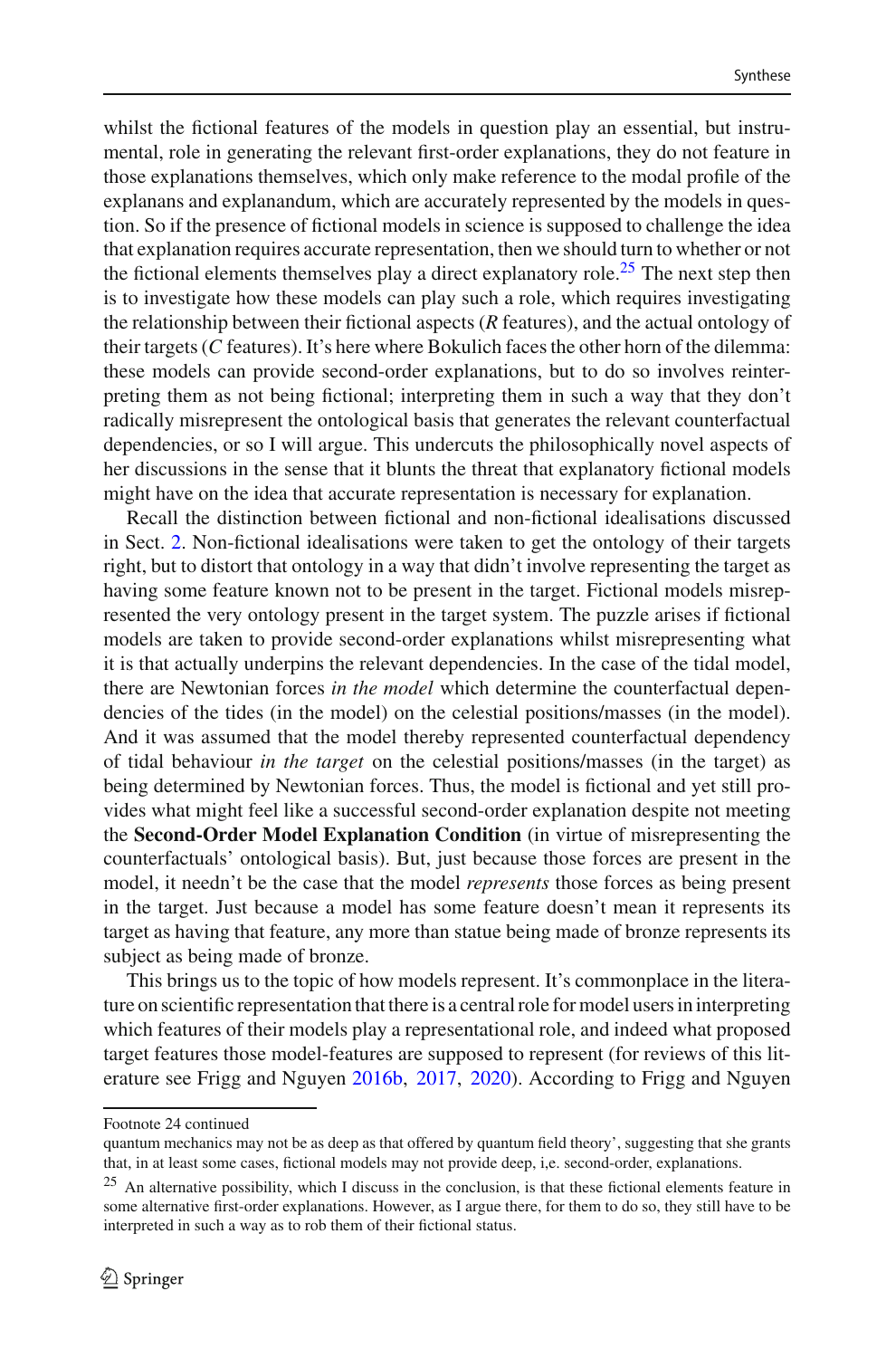[\(2016a](#page-24-10), [2018](#page-24-14)) models come with 'keys' that specify which features of a model are associated with which features the model exports to the target system. According to Suáre[z](#page-25-25) [\(2004](#page-25-25), [2015\)](#page-25-26), models represent their targets only if they allow competent and informed agent[s](#page-24-30) to draw specific inferences about their targets.  $^{26}$  $^{26}$  $^{26}$  According to Hughes [\(1997\)](#page-24-30), models are such that results obtained by 'demonstrations' on the model can be 'interpreted' in terms of their targets. What all of these accounts have in common is that the inferences that a user draws about the target can, but need not, be of the form 'the target has similar features to the model'; that is, they needn't be of the form 'if a model has a relevant feature  $P$ , the target has  $P$ , or a feature similar to  $P^{27}$  $P^{27}$  $P^{27}$ The 'key' that connects model-features with features to be exported to their targets, or the inferences/interpretations made by competent and well informed agents, may allow for a mismatch between model-features and features that the model represents the target as having, whilst still allowing for accurate representation of the latter. A caricature of a person with a large nose doesn't have to represent its subject as having a large nose. In the appropriate context the large nose plays the role of representing the target as a liar, or as having a nosey character (Elgi[n](#page-24-31) [2017,](#page-24-31) Chapter 12). In these cases the key takes a feature of the representation and transforms it into another to be exported to the target. Or alternatively, the competent and well informed agent knows to interpret the the feature of the caricature—having a large nose—as representing a different feature of the target, namely that s/he is a liar, or is overly interested in other peoples' business. Either way, the feature of the model isn't carried over to the target directly, there is a mismatch between the model-features and the feature the model represents the target as having.

One way of putting this is that the representational content of a model is a function of both the model-features *and* the key or inferential rules used to interpret it. With this in mind, just because Newtonian gravity is a feature of the model this doesn't mean that it is part of the representational content of the model. The key or rule that is used to interpret the model, when applied to the features of the model involving fictional forces, can translate them to entirely different features to be exported to the target. And the representational content of the model will involve the claim that the target has the exported features rather than the model-features, just as the representational content of the caricature is that the person is a liar or has a nosey character, rather than having a large nose.

Now, earlier I said that a model is a fiction if it misrepresents the ontology of the target in such a way as to represent the target as having features which we know are not there. But as applied to the Newtonian model of tides, that relies on the idea that

<span id="page-18-0"></span><sup>&</sup>lt;sup>26</sup> Here I'm assuming that the competent and well informed agents use some sort of inferential rule to draw these inferences. I take it that these rules correspond to what Suáre[z](#page-25-27) [\(2010](#page-25-27)) describes as the 'means' of representation. In keeping with Suárez's 'deflationary' way of thinking, I'm not assuming that these rules, or means, are the same across all instances of scientific representation, just that in the relevant cases in question, they allow competent model users to infer truths about their targets from features of the models that don't match features of their targets. For example, just because, in the Newtonian model, the dependency of tidal behaviour on celestial positions depends on gravity, a competent and well informed agent needn't use the model to infer that in the world the dependency of tidal behaviour on celestial positions depends on a classical gravitational force, they can infer that the former dependency itself depends on something else (i.e., to preempt what's to come, spacetime curvature).

<span id="page-18-1"></span> $27$  See in particular Fri[g](#page-24-32)g [\(2006](#page-24-32)) and Suáre[z](#page-25-28) [\(2003](#page-25-28)) for arguments against thinking about representation in terms of similarity.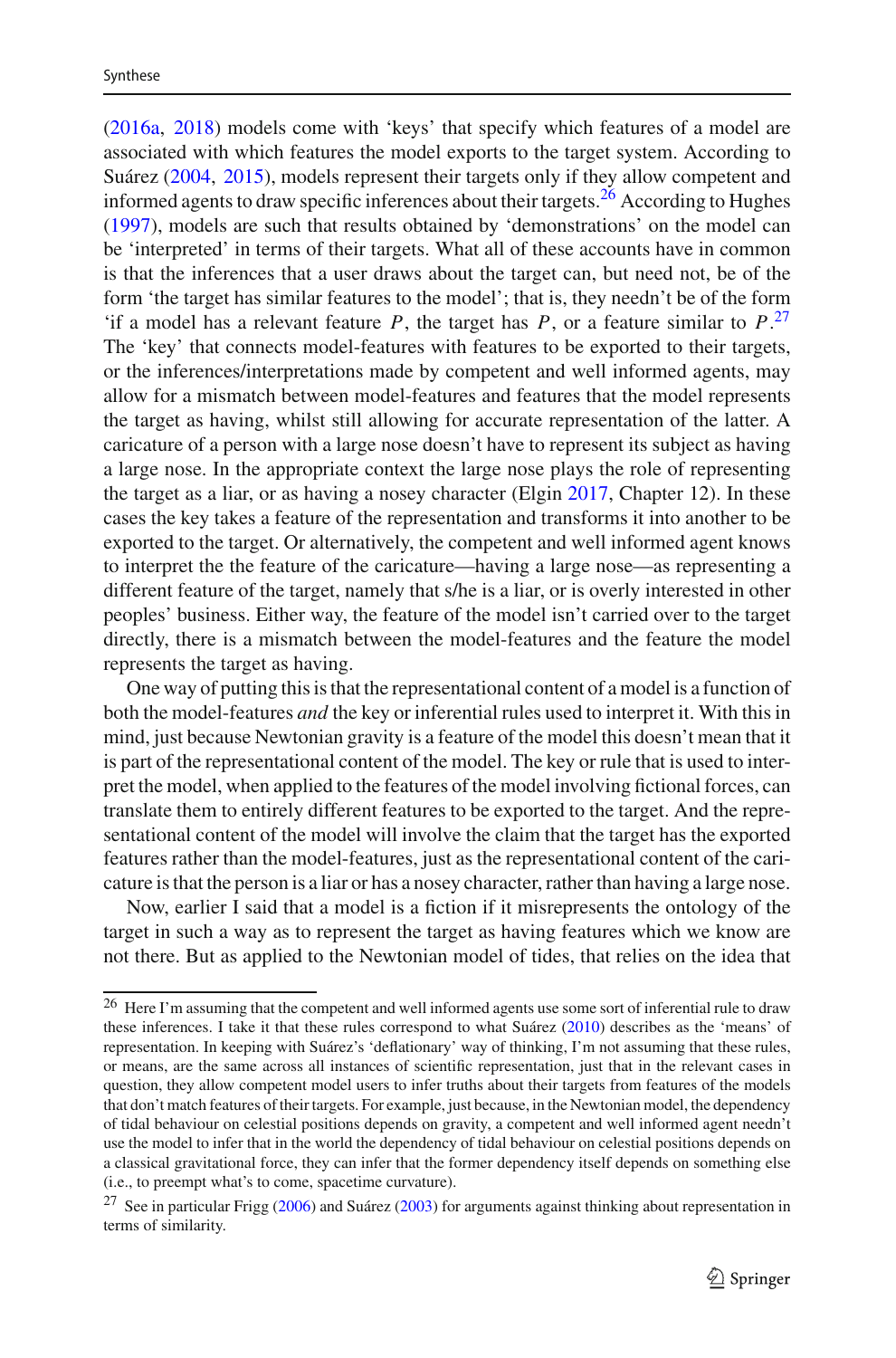the model represents the counterfactual dependence of tidal variance on celestial positions/masses in the target as being determined by gravitational forces. But the model doesn't have to be, and in fact, I argue, typically isn't (these days), interpreted that way. One way of interpreting the model is to explicitly *not* export gravitational forces to the target, but rather to export something like 'being determined by spacetime curvature in such a way that the effect will approximate the effect of classical gravitational forces'. As far as I can see, even once we accept that the gravitational model offers a first-order explanation in terms representing the tides' counterfactual dependence on the positions/masses of the sun, earth, and moon, the intuition that the gravitational model additionally provides a second-order explanation of *why* tidal variance depends on these positions/masses, is not because it represents the actual tides as being determined by Newtonian gravitational forces, but rather because our interpretation of the model is embedded in a broader theoretical framework where we know that at the appropriate speeds and masses any actual system will by approximated by a Newtonian system. So, suitably interpreted, the model doesn't represent the relevant tidal counterfactual relationships as being determined by Newtonian gravity, but represents them as being determined by something which is approximated by Newtonian gravity in the appropriate regimes. $^{28}$ 

The same applies to the quantum dot model. Rather than exporting 'the electrons follow classical orbits', we export 'the electrons' quantum behaviour is approximated by those classical orbits'. Again, if we want the quantum dot model to provide a secondorder explanation, it is not because it represents the actual electrons as classical objects, but rather because our interpretation of the model is embedded in a broader theoretical framework relating quantum and classical physics in a semiclassical way. In fact, in both cases, it's because the models are embedded in their respective theoretical frameworks (i.e., we know how to connect the, if literally interpreted then inaccurate, models, with theories that we take to be accurate), that the models can be seen to provide second-order explanations. And what these connections allow for is the possibility of providing the interpretations that explicitly do not export the (inaccurate) ontological bases for the counterfactual behaviour in question, but rather export the actual ontology of the system with the proviso that it is approximated by the model's one in the appropriate regimes[.29](#page-19-1)

In a sense then, my argument here is in agreement with Suárez's [\(2009c\)](#page-25-17) treatment of 'fictive' models.<sup>30</sup> As noted at the beginning of this subsection, according to his account of representation, models have to licence inferences about their targets. And in

<span id="page-19-0"></span><sup>28</sup> To further motivate this claim, it might be useful to think of a world where we hadn't discovered general relativity, but we nevertheless knew that gravitational forces didn't exist in the Newtonian sense. In such a world I take it that the key sketched here wouldn't be applied to the model. Therefore, I think that in such a world the model *wouldn't* explain the second-order question of why tidal variance depends on the positions/masses of the earth, sun, and the moon (although I still think it would explain tidal variance itself). Turning this point on its head, we can consider the impact of the discovery of inter-theory relations between relativistic and Newtonian theories. My claim here is that such discoveries can contribute to the explanatory power of Newtonian models, in virtue of impacting how they are interpreted.

<span id="page-19-1"></span><sup>&</sup>lt;sup>29</sup> At this point one could ask yet another explanatory question: why does the actual ontology approximate the ontology of the model? Here I take it the answer would be provided by the connections between the theoretical frameworks in which they are embedded.

<span id="page-19-2"></span> $30\,$  I'm grateful to an anonymous reviewer for encouraging me to be explicit about this.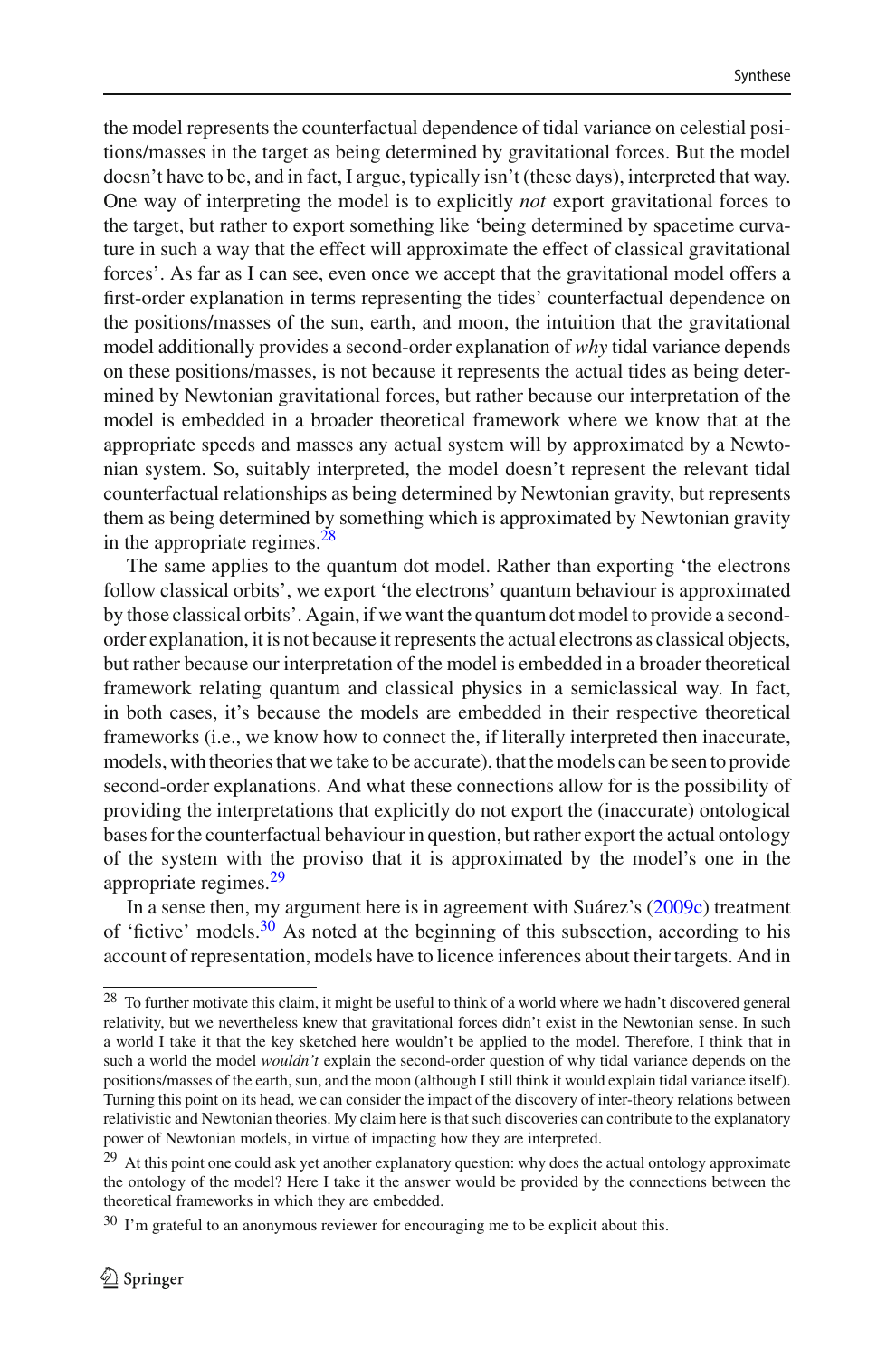the case of fictive models, these inferences can have true conclusions, even though the models and their targets are not similar, or isomorphic, to one another in the relevant sense. However, in such cases, the sense in which the models should be considered fictive is no longer obvious. Even though the descriptions used to present those models, if evaluated with respect to the target system rather than the model, are false (or are such that their truth-value is irrelevant to their function), it doesn't follow that the 'fictive' models themselves should be considered misrepresentations of the relevant aspects of their targets. In the context of the indirect view of modelling, these descriptions should not be evaluated with respect to the target system; they serve to describe the model, and the question is how the model represents (recall the discussion in Sect. [2\)](#page-2-0). And in fact, on the natural way of understanding these models, interpreted in the manner I have discussed, they are no longer 'fictive' in the sense that they no longer misrepresent the features of the targets they licence inferences about, since the inferences they end up licensing are, in the relevant cases, true.

Returning back to Bokulich, so far I have been suppressing a crucial aspect of her account of model explanation, a condition that is highly relevant to the question of the ways in which fictional models explain. She has another condition on model explanation; a *justificatory step* that specifies 'what the domain of applicability of the model is, and show[s] that the phenomenon in the real world to be explained falls within that domain' (Bokulic[h](#page-24-2) [2008b](#page-24-2), p. 226). In the current context I'm going to interpret this step as a justification for how (some) fictional models can provide second-order explanations (the step could also reasonably be interpreted in terms of providing firstorder explanations but I have already discussed that above). In the case of fictional model explanations she claims that this justificatory step is performed in a 'top-down' manner; the relevant theories involved (in the cases in question these theories include classical mechanics and general relativity, and our understanding of the relationship between the two, and classical mechanics and quantum mechanics, and our understanding of the relationship between the two) specify that the models in question are applicable to the target systems in question (Bokulic[h](#page-24-1) [2008a,](#page-24-1) p. 239; [2008b,](#page-24-2) p. 146; [2011,](#page-24-4) p. 39; [2012,](#page-24-5) p. 736; [2016,](#page-24-0) pp. 273–274). Since we're in the business of talking about application in terms of second-order explanations, it seems like the best way of interpreting how they do this is to accept that they provide information about how variances in  $R$  correspond to variances in the actual ontology  $(C)$  of the system, thereby allowing us to translate between what-if-*R*-had-been-different-questions-and-answers and what-if-*C*-had-been-different-questions-and-answers, where *R* is the ontological basis of the counterfactuals in the model and *C* is the ontological basis of the counterfactuals in the target.

This point, that fictional models can be interpreted via a key, or inferential rule, that translates their ontological basis into a different ontological basis to be exported to the target, is made in Bokulich's own discussion of how the quantum dot model explains:

the theory of semiclassical mechanics provides physicists with what we might call a well-defined translation key, whereby statements about classical trajectories can be translated into true conclusions about the actual morphology of the wave function of the quantum dot. Note that the translation key given by semiclassical mechanics [...] is not from the empirical predictions generated by the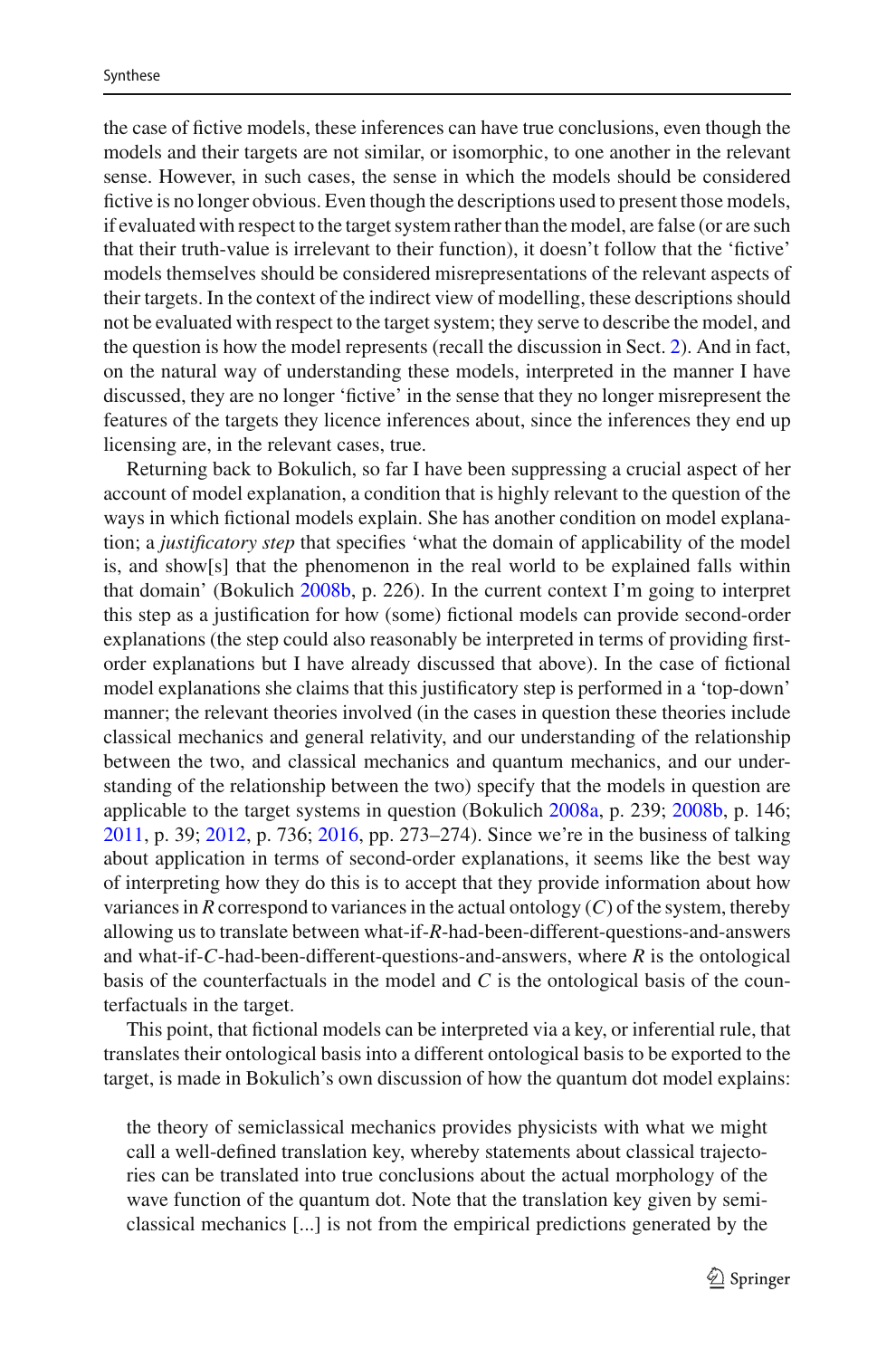fictions to the empirical predictions generated by the true description [...] Rather the translation key is from statements about the fictions to statements about the underlying structures or causes of the explanandum phenomenon (Bokulic[h](#page-24-5) [2012,](#page-24-5) p. 735).

But once she accepts this, then in combination with the aforementioned way of thinking about scientific representation, she undercuts her own claim that fictional models explain *qua* fictions. And this pulls the rug from under her project of developing an account of scientific explanation that drops the idea that accurate representation is necessary for explanation.<sup>[31](#page-21-1)</sup> Once the fictional models are interpreted in this way, they are no longer fictions in the sense of misrepresenting the ontology of their targets. These translation keys or inferential rules specify the representational content of the models. And if one thinks that the models can generate successful second-order explanations, then a key or rule needs to be in place according to which the models don't misrepresent said ontology. By paying due attention to the ways in which competent and informed model users draw inferences from models to their target, or alternatively, the keys that accompany them, either of which is in part generated by the theoretical context in which they are embedded, models that explain the basis of the causal dependencies in question need no longer be seen as fictional. $32$ 

This, I think, poses a dilemma for a staunch defender of the view that fictional models can explain. The dilemma concerns whether or not they can answer secondorder explanatory questions. If they can't, I think this is precisely because they are fictional in the specific respect at issue. If they can, the details of such an explanation require reinterpreting them so as to ensure that they don't misrepresent the ontological basis for the counterfactual dependence. Either way, once the explanatory question is suitably specified, there is no philosophical puzzle concerning how a fictional misrepresentation of some target feature can explain that specific feature.

## <span id="page-21-0"></span>**5 Conclusion**

Before concluding then, it is worth revisiting the role of fictions in first-order explanations. Recall that a model provides a first-order explanation of some target behaviour

<span id="page-21-1"></span><sup>31</sup> There are other philosophical projects where the same reasoning applies. See Frigg and Nguye[n](#page-24-33) [\(2019](#page-24-33)) for a discussion of how the possibility of interpreting models in a non-literal manner blunts the need for an epistemology of science based on the idea that models provide 'felicitous falsehoods', rather than truths (*cf.* Elgi[n](#page-24-31) [2017\)](#page-24-31). Saats[i](#page-25-29) [\(2019](#page-25-29)) provides a useful discussion of related issues in the context of thinking about scientific realism.

<span id="page-21-2"></span> $32$  It's worth briefly mentioning how this aspect of my discussion relates to Schindler's [\(2014](#page-25-24)) criticism of Bokulich's account. In the terminology of this paper, he argues that because the 'top-level' theories allow us to generate the actual ontological counterfactuals involving *C* from the model's counterfactuals involving *R*, Bokulich requires an additional argument 'for why it is the model, rather than quantum mechanics [or in the case of the tides, presumably general relatively], which does the real explanatory work' (Schindle[r](#page-25-24) [2014,](#page-25-24) p. 1747). Here I agree with Bokulich that fictional models can still play a crucial explanatory role; just because the models require interpretation via the theories in question, this doesn't mean that the theories themselves, without the fictional models, would suffice to generate the explanations offered by the models even when the latter are interpreted via an appeal to the theories. See Bokulich [\(2008a](#page-24-1), pp. 232–233; [2008b](#page-24-2), Chapter 6) for argument to this effect.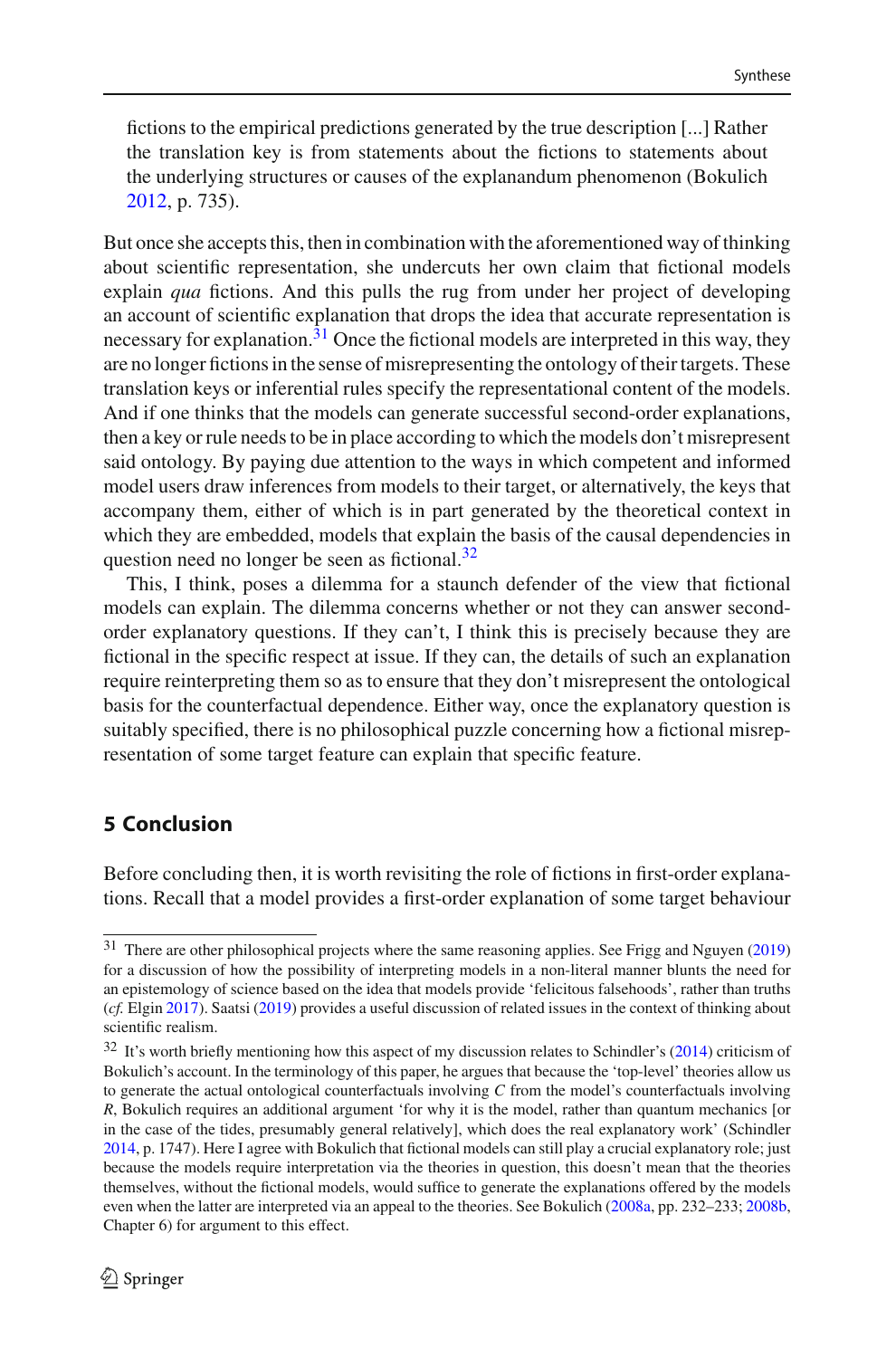*A* only if it accurately represents *A*'s modal profile with respect to some explanans *B*. In the discussion in Sect. [4.1,](#page-12-1) I argued that in the explanations in question, those explanans were things like the positions/masses of the celestial bodies and the initial conditions of the quantum dot, features that the models also accurately represent (when interpreted literally). However, it's plausible that the features that were the explanans in the second-order explanations discussed in the previous section (e.g. spacetime curvature, which approximates Newtonian gravity in the appropriate regime), can also feature in first-order explanations as well.<sup>[33](#page-22-0)</sup>

One could think about this in two ways. First, one could argue that without invoking 'gravity' or 'classical orbits', the first-order explanations discussed in Sect. [4.1](#page-12-1) are unsatisfactory: yes tidal range depends on the positions/masses of celestial bodies *but only because* the positions/masses make a difference to gravitational attraction, and thus gravity cannot be excluded from those first-order explanations. This is suggested, for example, by Bokulich herself who states that physical oceanographers 'are interested in how gravity interacts with other factors to produce the complex tidal phenomena that they are trying to explain and understand' (Bokulic[h](#page-24-0) [2016,](#page-24-0) p. 273). Without understanding how the positions/masses of the celestial bodies interact with gravity, they do not provide a sufficient first-order explanation. Second, and relatedly, one could argue that 'gravity' and 'classical orbits' themselves provide us with first-order explanations. After all, we might also be able to use the model to answer questions like 'how would changes to "gravity" affect the tidal positions?', and thus also invoke 'gravity' as an alternative first-order explanation to the tidal range.

With respect to the first claim, I take it that whether or not the positions/masses of the celestial bodies suffices for a first-order explanation depends on the level of explanatory depth required by the context. If the first-order explanation isn't sufficient, and one demands to know why the tides depends on the celestial positions/masses, then one is, in effect, demanding a second-order explanation. But notice that this is not to say that in contexts where the first-order explanation is sufficient, that the fictions don't appear at all. As I have discussed throughout, the fictional aspects of the model are still *essential* in the generation of the explanation, because they play an essential role in structuring the counterfactual dependencies in the model, they just don't feature in the content of the explanation itself (*cf.* Lawle[r](#page-24-34) [2019\)](#page-24-34). With respect to the second claim, that the fictional aspects of models may themselves provide alternative firstorder explanations, notice that in order to make sense of the counterfactual dependency of the tidal range on 'gravity', in the sense of answering questions concerning how the tidal range (in the world) would differ were gravity to differ, we would also have to interpret 'gravity' (or more accurately, the gravitational force in the model) in a non-literal way. As previously discussed, asking how the tidal range would change were (Newtonian) gravity different, amounts to an infelicitous shift between talk of the target and talk of the model. If we are to talk solely in terms of the target, then, to be precise, we have to ask how the tidal range would change, were what in the target that approximates Newtonian gravity in the appropriate regimes to change. And again, to answer these sorts of questions the models have to be interpreted in such a way that they are not misrepresentations. So, if the fictional elements of models are taken to

<span id="page-22-0"></span><sup>33</sup> I'm grateful to an anonymous reviewer for pushing me on this point.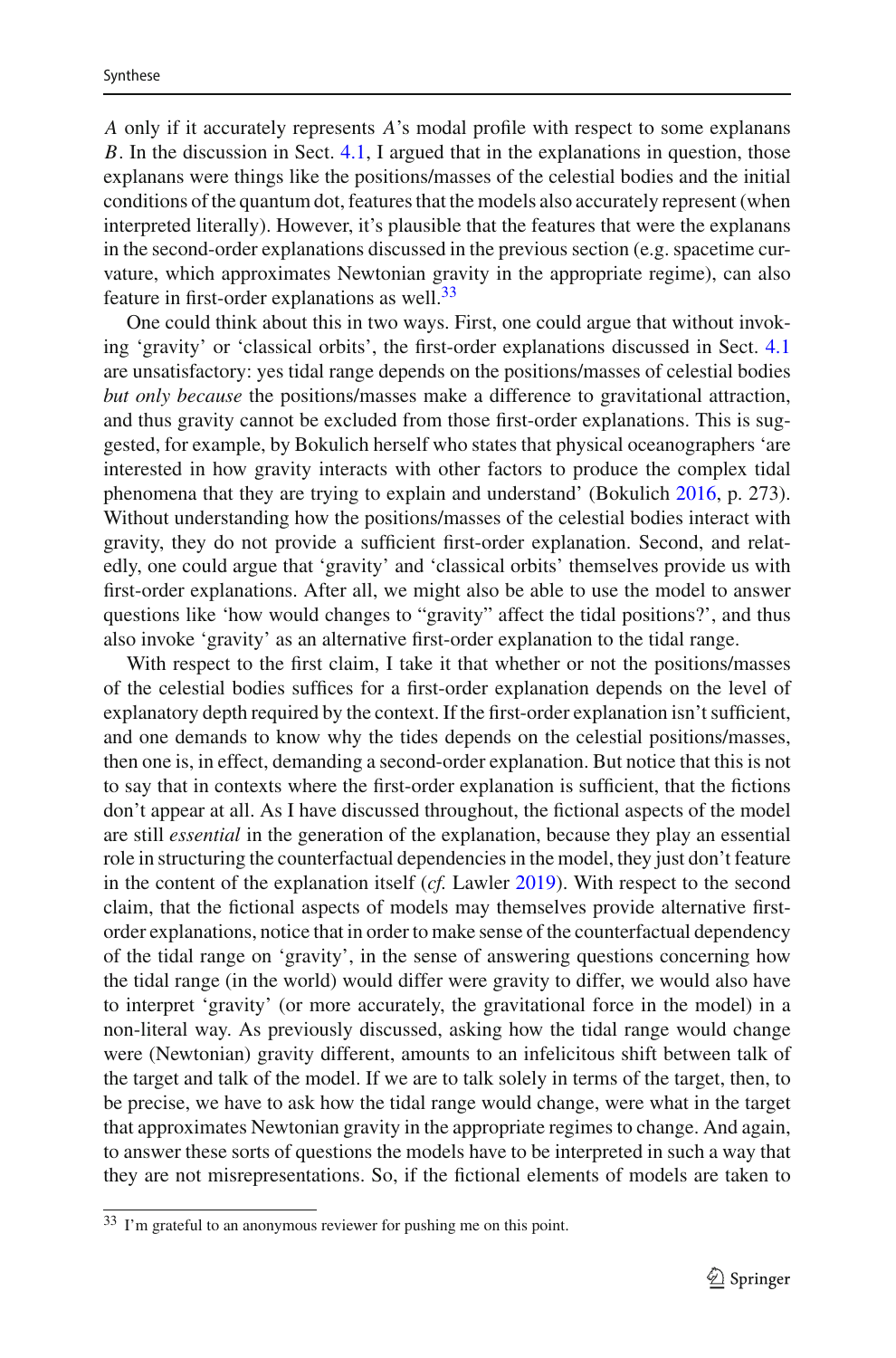provide first-order explanations, then they can only do so by being interpreted in such a way that they are no longer fictional in the relevant respects.

To conclude. I have argued that fictional models, in the sense of models that appear to misrepresent the ontology of their target systems (rather than distorting the actual ontology), can explain certain kinds of features of their targets' behaviour. Namely, I have argued that a fictional model can explain a certain target feature by accurately representing whatever it is that the feature counterfactually depends on. For these kinds of explanations, the fictional aspects of the model play an essential role in generating the explanation, but do not feature in the explanation itself. However, I have argued that there is a second kind of explanatory question that one might also think fictional models can answer. It's in answering these sorts of questions that I think the real philosophical puzzle concerning fictional models comes to the fore, and I have suggested that either fictional models should not be taken to successfully answer such questions, precisely because they are fictional, or if one thinks that they do offer these sorts of explanations, then they do so in a way that robs them of their fictional status.

The crucial take home message of this paper then is that fictional models *qua* fictions—i.e., interpreted in such a way that makes them drastic misrepresentations of their targets—do not explain those features that they misrepresent, again precisely because they are fictional. However, if they are interpreted differently, by competent and well informed agents, using a key that allows for model-features to be associated with the actual features of the target, then they can play such an explanatory role, but this undercuts the idea that they are fictional (at least in the way that Bokulich uses the term). So the puzzle that seems to arise from models that drastically misrepresent the ontology of their targets, and yet still appear to be explanatory, dissolves. If I am right, then the existence of explanatory fictions in science gives us no reason to give up on the idea that the accurate representation of some target feature remains a necessary condition on explaining that specific feature.

**Acknowledgements** Extended discussion with two anonymous referees greatly improved this paper. I am also grateful to audiences at the universities of Edinburgh, Florida State, Leeds, and Birmingham for useful discussions. Thanks also to Alisa Bokulich, Corey Dethier, Roman Frigg, Ashton Green, and Sebastián Murgueitio Ramírez for helpful comments on earlier drafts. The Jacobsen Fellowship at the University of London allowed me to write this paper, and I am also grateful to the British Academy, for a Rising Star Engagement Award, and the Jeffrey Rubinoff Sculpture Park, for further support

**Open Access** This article is licensed under a Creative Commons Attribution 4.0 International License, which permits use, sharing, adaptation, distribution and reproduction in any medium or format, as long as you give appropriate credit to the original author(s) and the source, provide a link to the Creative Commons licence, and indicate if changes were made. The images or other third party material in this article are included in the article's Creative Commons licence, unless indicated otherwise in a credit line to the material. If material is not included in the article's Creative Commons licence and your intended use is not permitted by statutory regulation or exceeds the permitted use, you will need to obtain permission directly from the copyright holder. To view a copy of this licence, visit [http://creativecommons.org/licenses/by/4.0/.](http://creativecommons.org/licenses/by/4.0/)

## **References**

<span id="page-23-0"></span>Batterman, R. W., & Rice, C. C. (2014). Minimal model explanations. *Philosophy of Science*, *81*(3), 349– 376.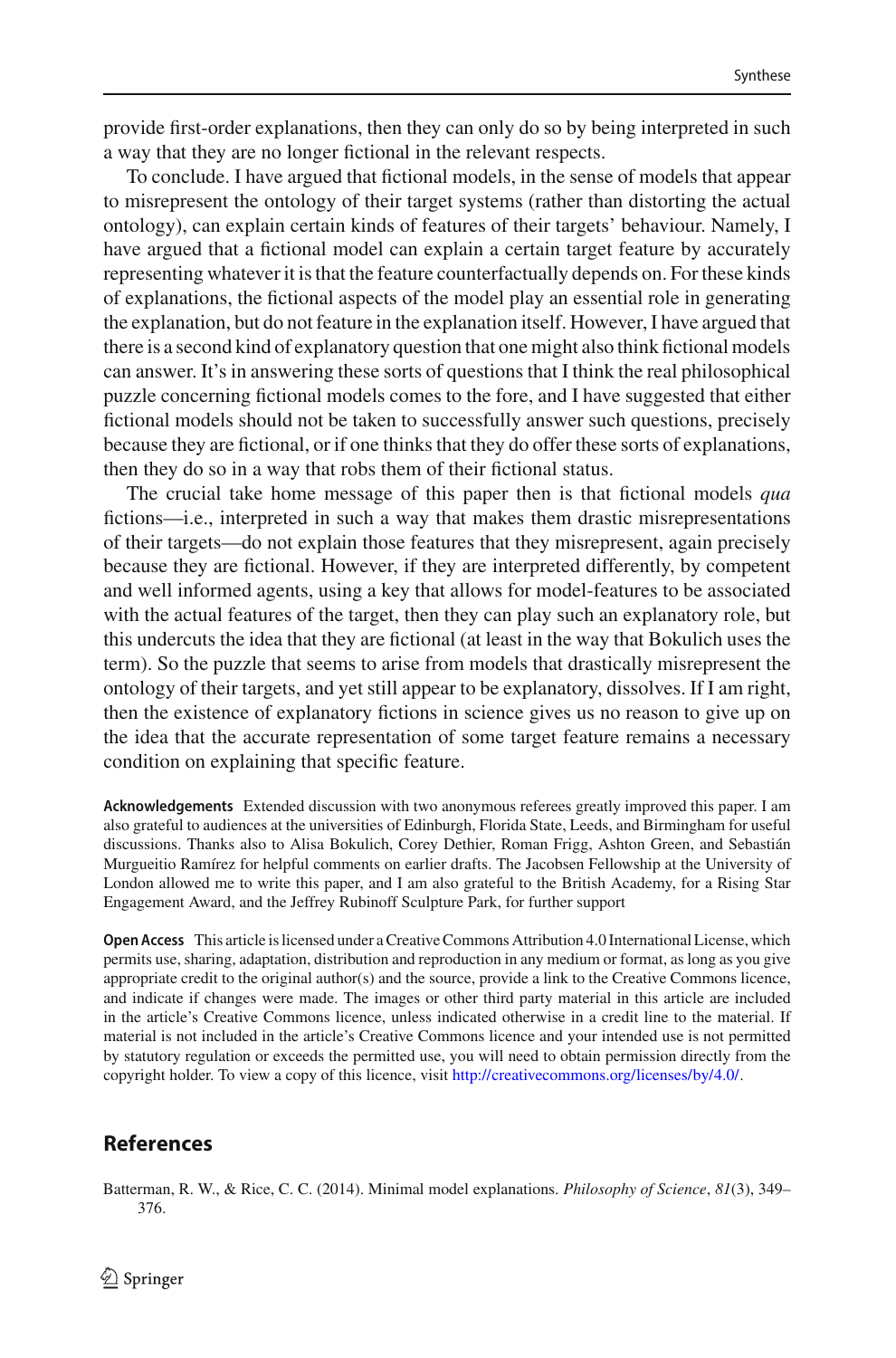- <span id="page-24-1"></span>Bokulich, A. (2008a). Can classical structures explain quantum phenomena? *The British Journal for the Philosophy of Science*, *59*(2), 217–235.
- <span id="page-24-2"></span>Bokulich, A. (2008b). *Reexamining the quantum-classical relation: Beyond reductionism and pluralism*. Cambridge: Cambridge University Press.
- <span id="page-24-3"></span>Bokulich, A. (2009). Explanatory fictions. In M. Suárez (Ed.), *Fictions in science. Philosophical essays on modelling and idealization* (pp. 91–109). London: Routledge.
- <span id="page-24-4"></span>Bokulich, A. (2011). How scientific models can explain. *Synthese*, *180*(1), 33–45.
- <span id="page-24-5"></span>Bokulich, A. (2012). Distinguishing explanatory from nonexplanatory fictions. *Philosophy of Science*, *79*(5), 725–737.
- <span id="page-24-0"></span>Bokulich, A. (2016). Fiction as a vehicle for truth: Moving beyond the ontic conception. *The Monist*, *99*(3), 260–279.
- <span id="page-24-6"></span>Bokulich, A. (2018a). Representing and explaining: The eikonic conception of scientific explanation. *Philosophy of Science*, *85*, 793–805.
- <span id="page-24-7"></span>Bokulich, A. (2018b). Searching for noncausal explanations in a sea of causes, forthcoming. In A. Reutlinger & J. Saatsi (Eds.), *Explanation beyond causation philosophical perspectives on non-causal explanations* (Chapter 7). Oxford: Oxford University Press.
- <span id="page-24-31"></span>Elgin, C. (2017). *True enough*. Cambridge, MA: MIT Press.
- <span id="page-24-23"></span>Fang, W. (2019). An inferential account of model explanation. *Philosophia*, *47*(1), 99–116.
- <span id="page-24-32"></span>Frigg, R. (2006). Scientific representation and the semantic view of theories. *Theoria*, *55*(1), 49–65.
- <span id="page-24-9"></span>Frigg, R. (2010). Models and fiction. *Synthese*, *172*(2), 251–268.
- <span id="page-24-10"></span>Frigg, R., & Nguyen, J. (2016a). The fiction view of models reloaded. *The Monist*, *99*(3), 225–242.
- <span id="page-24-27"></span>Frigg, R., & Nguyen, J. (2016b). Scientific representation. In N. Zalta (Ed.), *The Stanford Encyclopedia of Philosophy*. Stanford, CA: Metaphysics Research Lab, Stanford University. **(winter 2016 edition)**.
- <span id="page-24-28"></span>Frigg, R., & Nguyen, J. (2017). Models and representation. In L. Magnani & T. Bertolotti (Eds.), *Springer Handbook of model-based science* (pp. 49–102). Berlin: Springer.
- <span id="page-24-14"></span>Frigg, R., & Nguyen, J. (2018). The turn of the valve: Representing with material models. *European Journal for Philosophy of Science*, *8*(2), 205–224.
- <span id="page-24-33"></span>Frigg, R., & Nguyen, J. (2019). Mirrors without warnings. *Synthese*. **(forthcoming)**.
- <span id="page-24-29"></span>Frigg, R., & Nguyen, J. (2020). *Modelling nature: An opinionated introduction to scientific representation*. Cham: Springer.
- <span id="page-24-13"></span>Giere, R. N. (1988). *Explaining science: A cognitive approach*. Chicago: Chicago University Press.
- <span id="page-24-15"></span>Giere, R. N. (1994). *Viewing science*. In PSA: Proceedings of the Biennial Meeting of the Philosophy of Science Association (Vol. 1994, No. 2, pp. 3–16).
- <span id="page-24-8"></span>Godfrey-Smith, P. (2006). The strategy of model-based science. *Biology and Philosophy*, *21*(5), 725–740.
- <span id="page-24-21"></span>Grüne-Yanoff, T. (2009). Learning from minimal economic models. *Erkenntnis*, *70*(1), 81–99.
- <span id="page-24-30"></span>Hughes, R. I. G. (1997). Models and representation. *Philosophy of Science*, *64*, S325–S336.
- <span id="page-24-26"></span>Illari, P. (2013). Mechanistic explanation: Integrating the ontic and epistemic. *Erkenntnis*, *78*(2), 237–255.
- <span id="page-24-20"></span>Jebeile, J., & Kennedy, A. G. (2015). Explaining with models: The role of idealizations. *International Studies in the Philosophy of Science*, *29*(4), 383–392.
- <span id="page-24-18"></span>Jones, M. R. (2005). Idealization and abstraction: A framework. *Poznan Studies in the Philosophy of the Sciences and the Humanities*, *86*(1), 173–218.
- <span id="page-24-19"></span>Kennedy, A. G. (2012). A non representationalist view of model explanation. *Studies in History and Philosophy of Science*, *43*(2), 326–332.
- <span id="page-24-34"></span>Lawler, I. (2019). Scientific understanding and felicitous legitimate falsehoods. *Synthese*. **(forthcoming)**.
- <span id="page-24-11"></span>Levy, A. (2012). Models, fictions, and realism: Two packages. *Philosophy of Science*, *79*(5), 738–748.
- <span id="page-24-12"></span>Levy, A. (2015). Modeling without models. *Philosophical Studies*, *152*(3), 781–798.
- <span id="page-24-22"></span>Luczak, J. (2017). Talk about toy models. *Studies in History and Philosophy of Science Part B: Studies in History and Philosophy of Modern Physics*, *57*, 1–7.
- <span id="page-24-16"></span>Mäki, U. (2011). Models and the locus of their truth. *Synthese*, *180*(1), 47–63.
- <span id="page-24-25"></span>McMullin, E. (1968). What do physical models tell us? In B. V. Rootselaar & J. Staal (Eds.), *Logic, methodology and philosophy of science III, studies in logic and the foundations of mathematics* (52nd ed., pp. 385–396). Amsterdam: Elsevier.
- <span id="page-24-17"></span>McMullin, E. (1985). Galilean idealization. *Studies in History and Philosophy of Science Part A*, *16*(3), 247–273.
- <span id="page-24-24"></span>Narimanov, E. E., Baranger, H. U., Cerruti, N. R., & Tomsovic, S. (2001). Semiclassical theory of coulomb blockade peak heights in chaotic quantum dots. *Physical Review B*, *64*, 235–329.